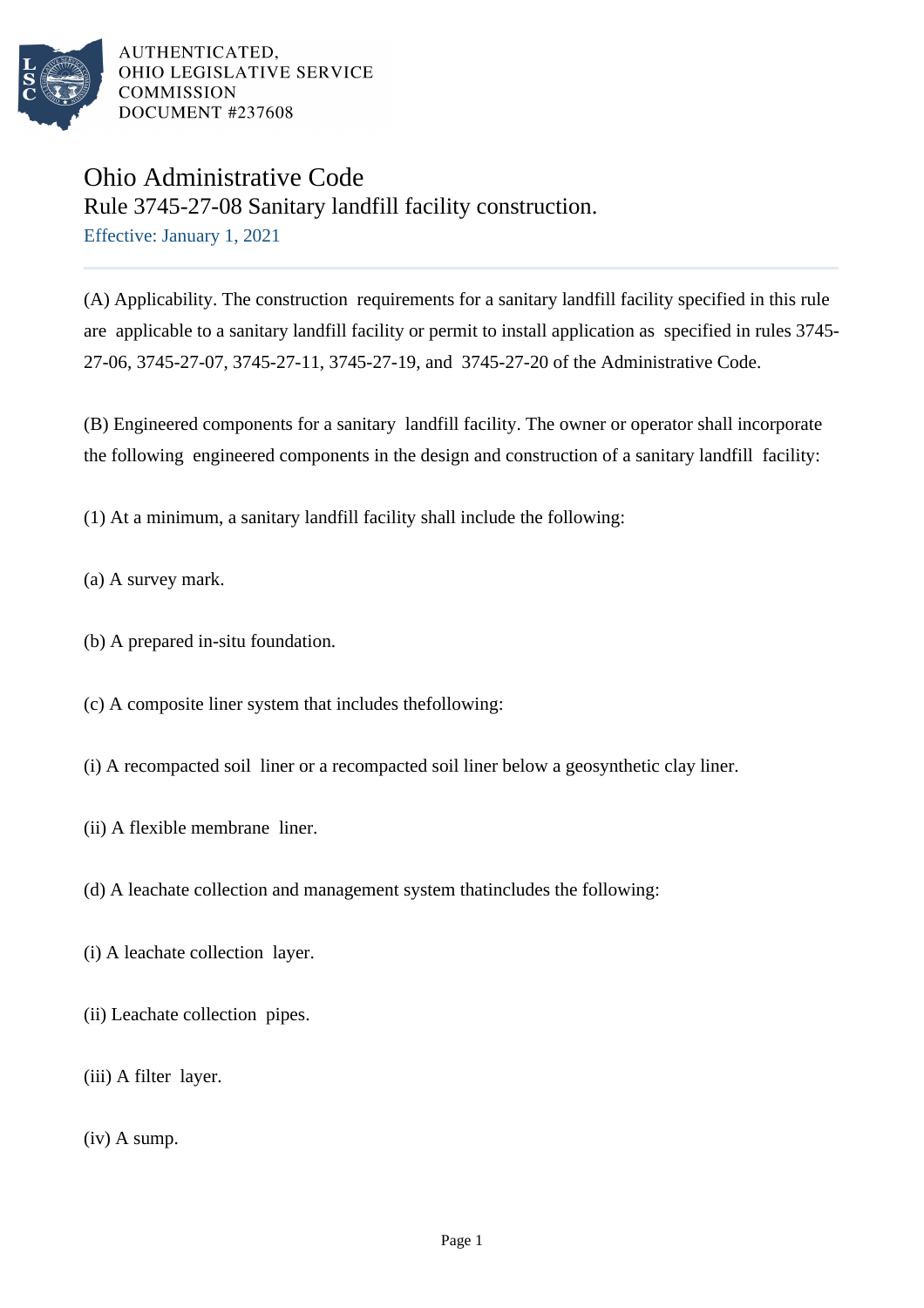

(v) Leachate conveyance apparatus.

(vi) Alternative components to those identified in paragraphs  $(B)(1)(d)(i)$  to  $(B)(1)(d)(v)$  of this rule if the owner or operator demonstrates to the satisfaction of Ohio EPA that the leachate collection and management system meets the requirements of paragraph  $(C)(3)$  of this rule.

(e) Surface water control structures including sedimentation ponds.

 $(f)$  A composite cap system that includes the following:

(i) A soil barrier layer or a geosynthetic clay liner above a subbase.

- (ii) A flexible membrane liner.
- (iii) A drainage layer.
- $(iv)$  A cap protection layer.

(v) Alternative components to those identified in paragraphs  $(B)(1)(f)(i)$  to  $(B)(1)(f)(iv)$  of this rule if the owner or operator demonstrates to the satisfaction of Ohio EPA that the cap system meets the requirements of paragraph  $(C)(4)$  of this rule.

(g) An explosive gas control system.

(h) Access roads.

(2) Supplemental engineered components that may be necessary to address site specific conditions including but not limited to the following:

(a) Permanent ground water control structures to control the impact of ground waters on other engineered components.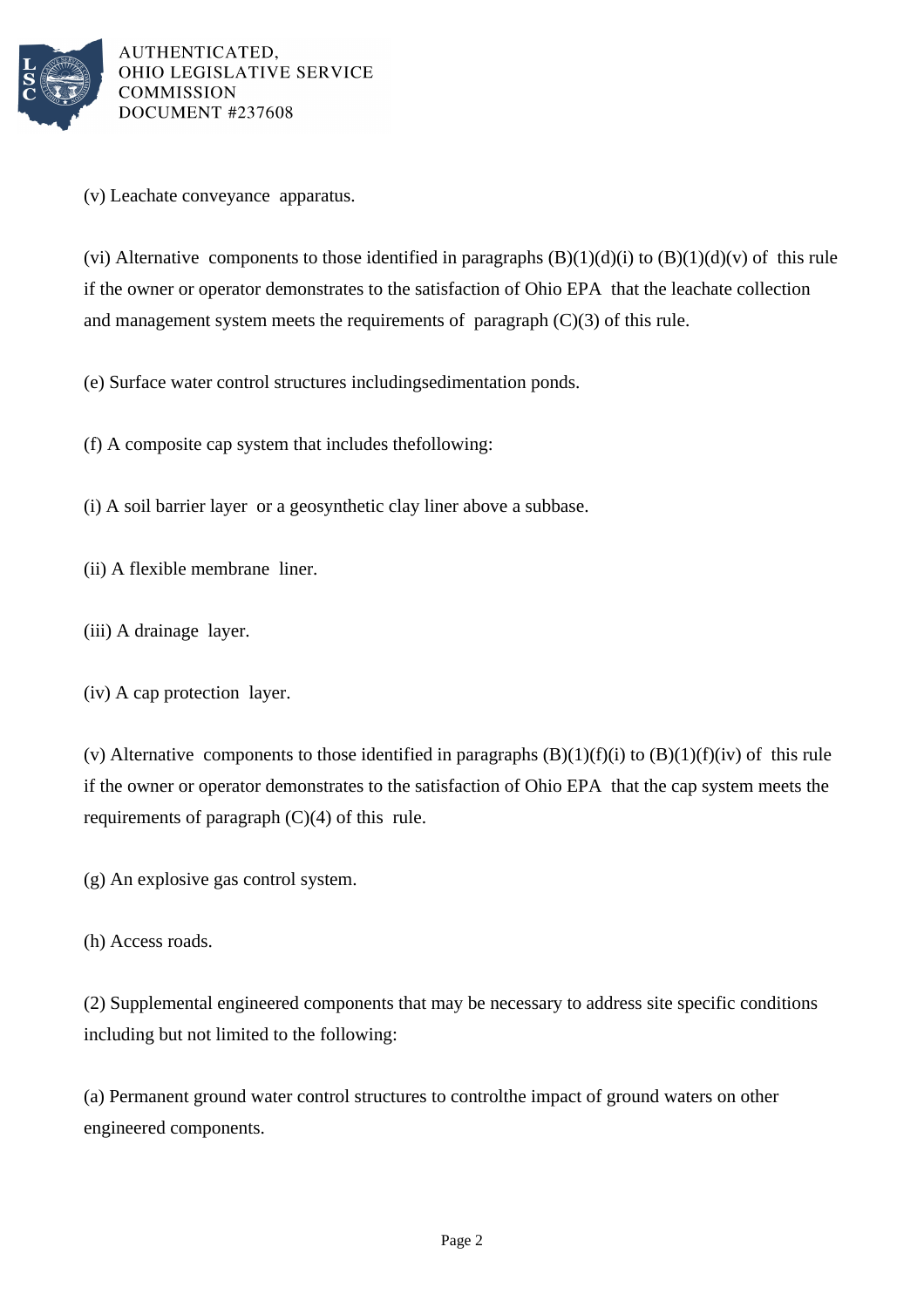

(b) Structural fill for berms and subbase.

(c) Added geologic material to meet the isolation distance requirement of rule 3745-27-07 of the Administrative Code.

(d) Liner cushion layer.

(e) Leachate storage structures, if there is no permitted discharge to a public sewer system or a permitted waste water treatment system.

(f) Separatory liner/leachate collection systems that may include the following components:

- $(i)$  A gas collection layer.
- (ii) A recompacted soil liner.
- (iii) A flexible membrane liner.
- (iv) A leachate collection layer.
- (v) Leachate collection pipes.
- $(vi)$  A filter layer.
- (vii) A geosynthetic clay liner.
- (g) Monocell or monofill separatory structures.
- (h) A gas collection system.

(3) Optional engineered components that an owner or operator may propose for use in a sanitary landfill facility including but not limited to transitional cover.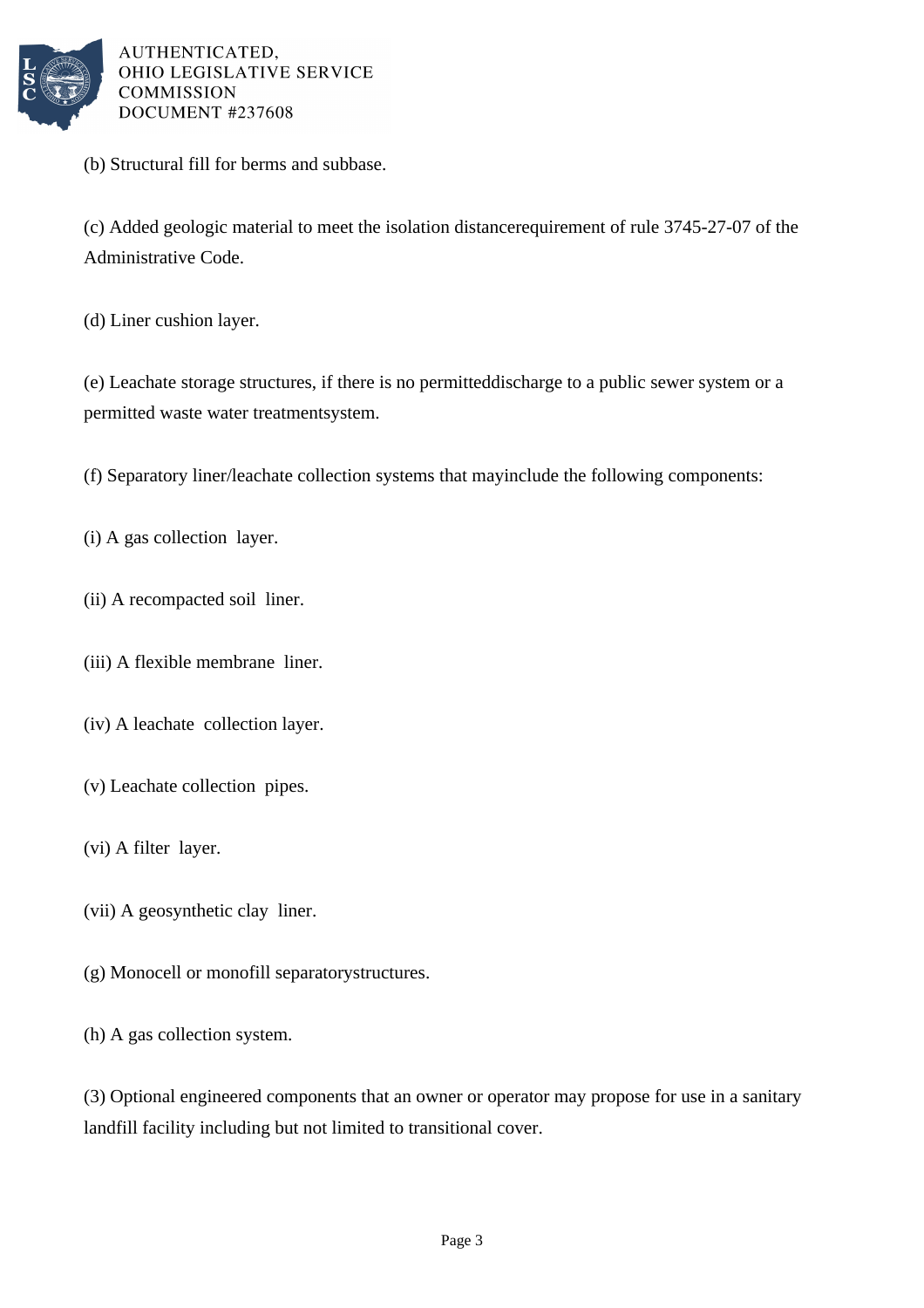

(C) General design criteria. The objective of the design for any engineered component or system of components shall be to meet or exceed the specifications for design, construction and quality assurance testing pursuant to paragraph (D) of this rule along with the following general design criteria:

 $(1)$  The composite liner system shall be designed to do the following:

(a) Serve as a barrier to prevent the discharge of any leachate to ground or surface waters.

(b) For new facilities or lateral expansions of existing facilities, the composite liner system shall have at least a 2.0 per cent slope in all areas, except along flow lines augmented by leachate collection pipes, after accounting for one hundred per cent of the primary consolidation settlement and the secondary consolidation settlement of the compressible materials beneath the facility. Compressible material includes, as applicable, in-situ soil, added geologic material, structural fill material, and recompacted soil liner. For the purposes of this paragraph, secondary settlement shall be calculated using a 100-year time frame or another time frame acceptable to the director.

(c) For existing facilities where an owner or operator proposes to vertically expand over a composite liner system that was constructed after December 31, 2003, the slope of the existing composite liner system located beneath the vertical expansion shall meet the design standard in paragraph  $(C)(1)(b)$ of this rule.

[Comment: When initially designing and constructing a composite liner system, a conservative approach may be necessary to account for further settlement of the underlying materials caused by any potential vertical expansion above the initial design.

[Comment: An owner or operator may revise the applicable authorizing document or modify the facility, with Ohio EPA approval, to meet the design standard in paragraph  $(C)(1)(b)$  of this rule.]

(d) For existing facilities where an owner or operator proposes to vertically expand over a composite liner system that was constructed before December 31, 2003, the owner or operator shall demonstrate to the director that the existing composite liner system located beneath the vertical expansion maintains at a minimum positive drainage in the leachate collection system and has no more than one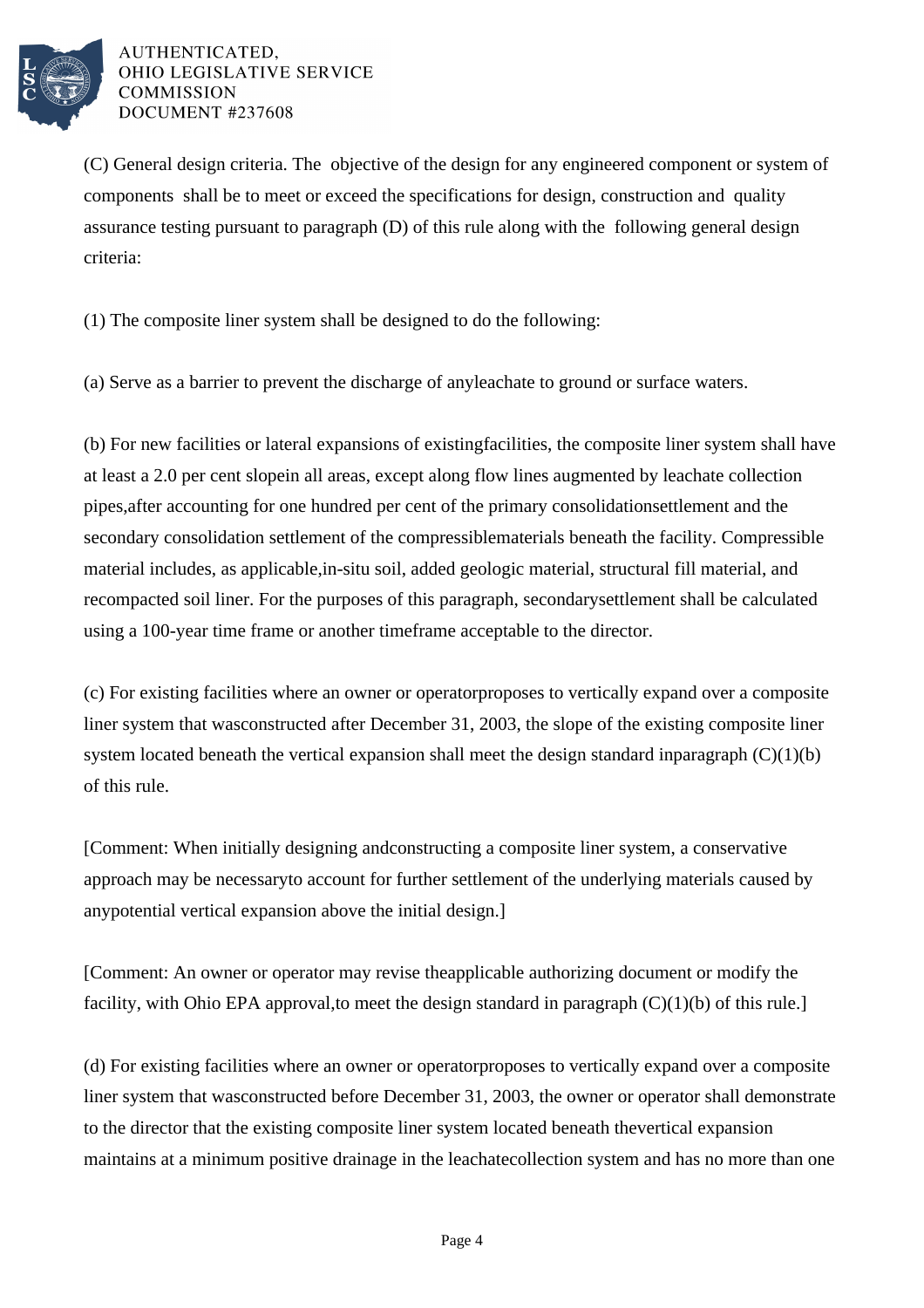

foot of head of leachate after accounting for the additional waste and one hundred per cent of the primary consolidation settlement and the secondary consolidation settlement of the compressible materials beneath the facility. Compressible material includes, as applicable, in-situ soil, added geologic material, structural fill material, and recompacted soil liner. For the purposes of this paragraph, secondary settlement shall be calculated using a 100-year time frame or another time frame acceptable to the director.

(e) Have a maximum slope based on the following:

(i) Compaction equipment limitations.

(ii) Slope stability.

 $(2)$  The separatory liner/leachate collection system shall be designed to do the following:

(a) Serve as a barrier to direct leachate from new waste placement into the leachate collection system associated with the vertical expansion and to manage any explosive gas generated from the waste placement below the barrier.

(b) Have at least a 10.0 per cent constructed grade in all areas except along flow lines augmented by leachate collection pipes, or have some other minimum slope based on a design acceptable to the director.

(c) Have a maximum slope based on the following:

(i) Compaction equipment limitations.

(ii) Slope stability.

(d) The leachate collection and management system portion of the separatory liner shall be designed to limit the level of leachate to a maximum of one foot on the separatory liner throughout the operation and post closure of the facility.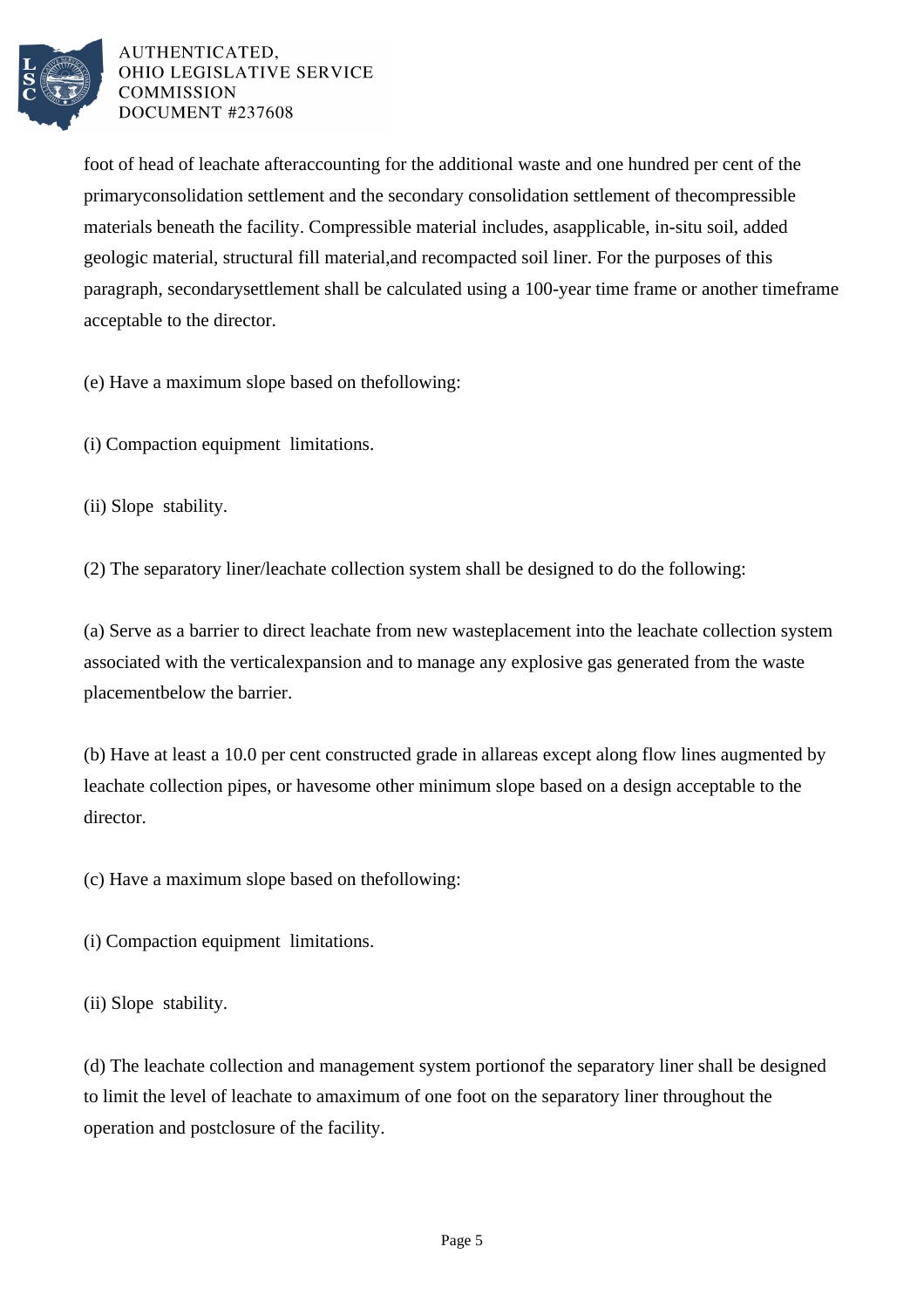

(e) Include a combination of engineered components as listed in paragraph  $(B)(2)(f)$  of this rule that will function throughout the operational life and post closure period of the landfill. Alternative specifications to those included in paragraph  $(D)$  of this rule may be proposed in any new permit or permit modification.

(f) Minimize the amount of waste filled beneath the separatory liner system needed to obtain the necessary minimum slope.

(3) The leachate collection and management system shall be designed to do the following:

(a) Incorporate adequate measures that will automatically remove leachate from the landfill to a leachate storage structure, a permitted discharge to a public sewer, or a permitted waste water treatment system, and to facilitate the treatment or transfer of leachate from any storage structure for the purpose of disposal.

(b) Ensure any components located outside of the limits of solid waste placement are no less protective of the environment than the sanitary landfill facility.

(c) Ensure either the selection and specifications for the materials that will make up the leachate collection layer are protective of the flexible membrane liner, or include a liner cushion layer.

(d) Ensure the composite liner system is protected from the intrusion of objects during construction and operation.

(e) Ensure any geosynthetic materials have pre-construction interface testing performed in accordance with paragraph  $(G)$  of this rule.

(f) Ensure components of the leachate collection system are designed not to crush or deform under expected maximum loads and settlement to an extent where the crushing or deformation negatively impacts the performance of the leachate collection system.

(g) Ensure the leachate collection system is designed to minimize clogging.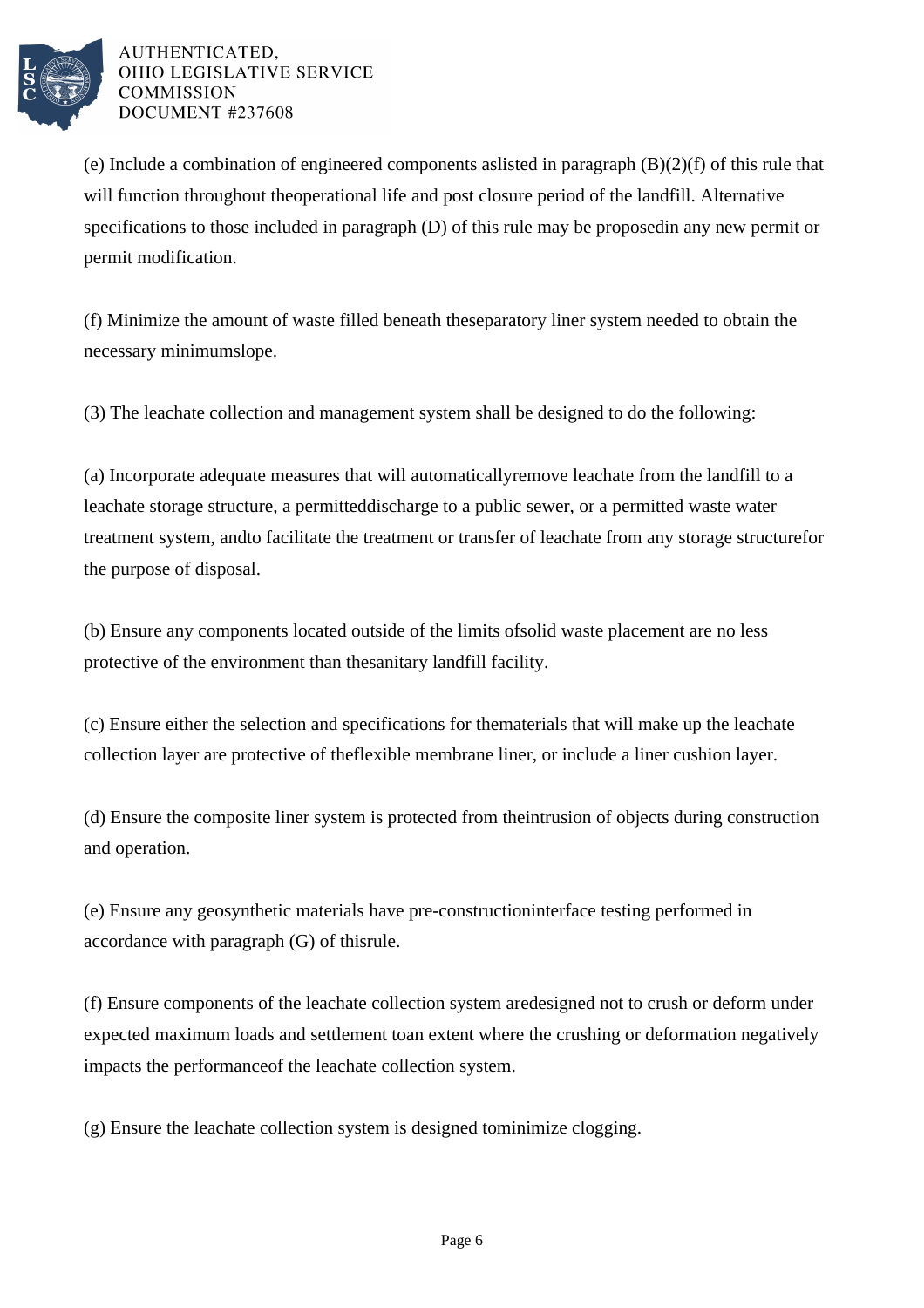

(h) Ensure the selected materials are physically and chemically resistant to attack by the solid waste, leachate, or other materials with which they may come into contact.

(i) Limit the level of leachate in areas other than sumps to a maximum of one foot throughout the operation and post closure of the facility. For the purposes of this rule, a sump is an excavated depression of limited size that serves as a collection and transfer point for leachate.

 $(i)$  Have at least a 0.5 per cent grade for the leachate collection pipes after accounting for one hundred per cent of the primary consolidation settlement and the secondary consolidation settlement of the compressible materials beneath the facility which includes, as applicable, in-situ soil, added geologic material, structural fill material, and recompacted soil liner. For the purposes of this paragraph, secondary settlement shall be calculated using a 100-year time frame or another time frame acceptable to the director.

(4) The composite cap system shall be designed to do the following:

(a) Minimize infiltration of surface water.

(b) Serve as a barrier to prevent leachate outbreaks.

(c) Have at least a 5.0 per cent grade in all areas except where surface water control structures are located.

(d) Have a maximum slope based on the following:

(i) Compaction and maintenance equipment limitations.

(ii) Slope stability.

(e) Provide protection for all composite cap system components from the effects of the formation of landfill gas.

(5) Final surfaces of the landfill consisting of soil shall meet the following: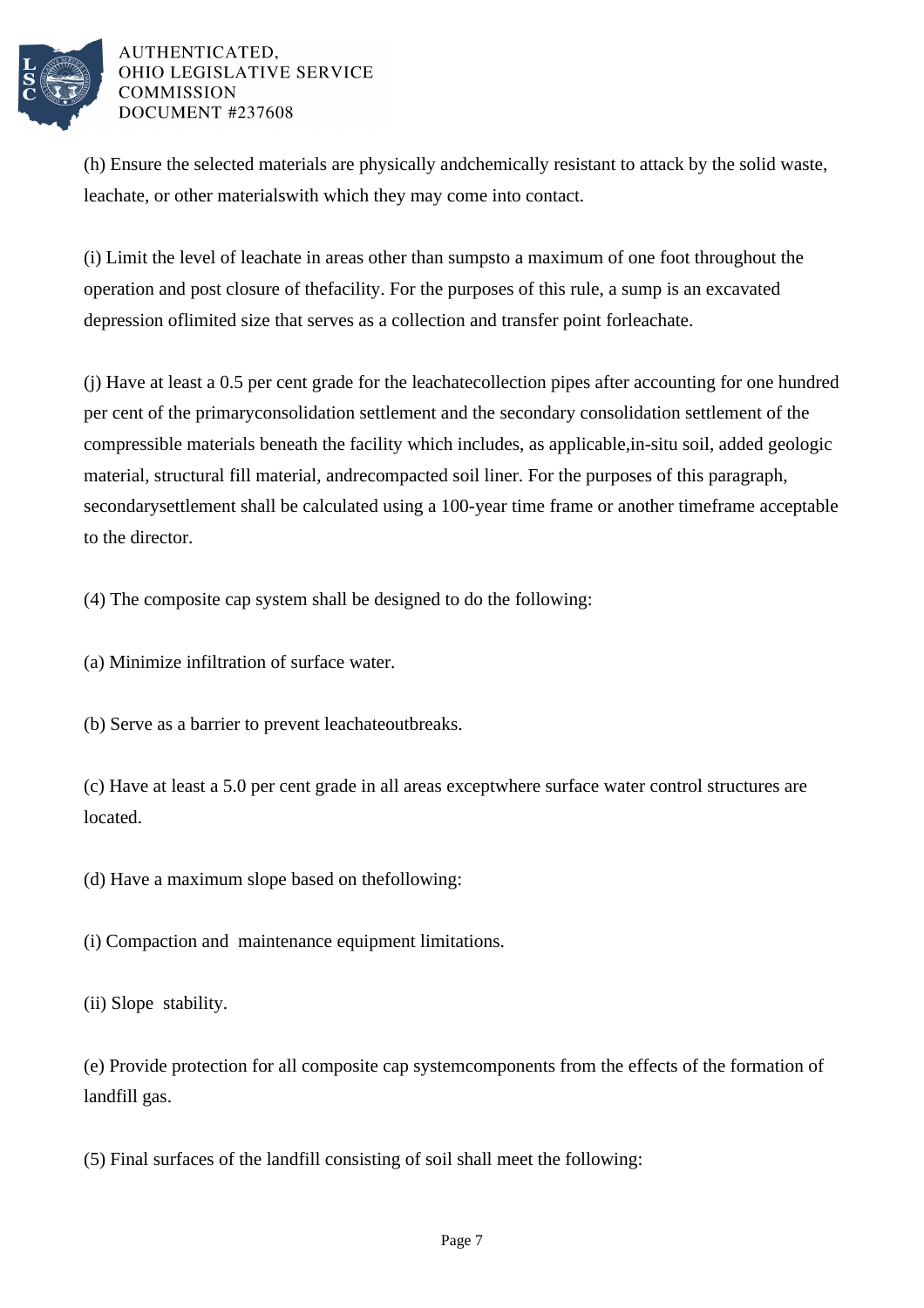

(a) Have a maximum projected erosion rate of five tons per acre per year.

(b) Be constructed with best management practices for erosion control.

(c) Have sufficient fertility in the uppermost portion to support vegetation.

(d) Be constructed in a manner such that healthy grasses or other vegetation can form a complete and dense vegetative cover not later than one year after placement.

(6) If applicable, the design of the explosive gas control system may use a passive venting system or an active extraction system to satisfy air pollution control requirements and shall be designed to maintain explosive gas concentrations outside the limits of waste placement below the explosive gas threshold limits identified in rule 3745-27-12 of the Administrative Code.

(7) The design of all geosynthetic materials specified in the engineered components including but not limited to flexible membrane liners, geosynthetic clay liners, and geocomposite drainage layers, shall not rely on any of the tensile qualities of these geosynthetic components. This paragraph does not apply to geosynthetics used to mechanically stabilize embankments.

(8) The design of the excavation, engineered components, and the waste mass shall consider all configurations throughout the applicable developmental and post closure care periods and meet the following:

(a) The factor of safety for hydrostatic uplift shall not be less than 1.40 at any location during the construction and operation of the facility.

(b) The factor of safety for bearing capacity of any vertical sump risers on the composite liner system shall not be less than 3.0.

 $(c)$  The factor of safety for static slope stability shall not be less than 1.50 using two dimensional limit equilibrium methods or another factor of safety using a method acceptable to the director when assessed for any of the following failure modes and conditions: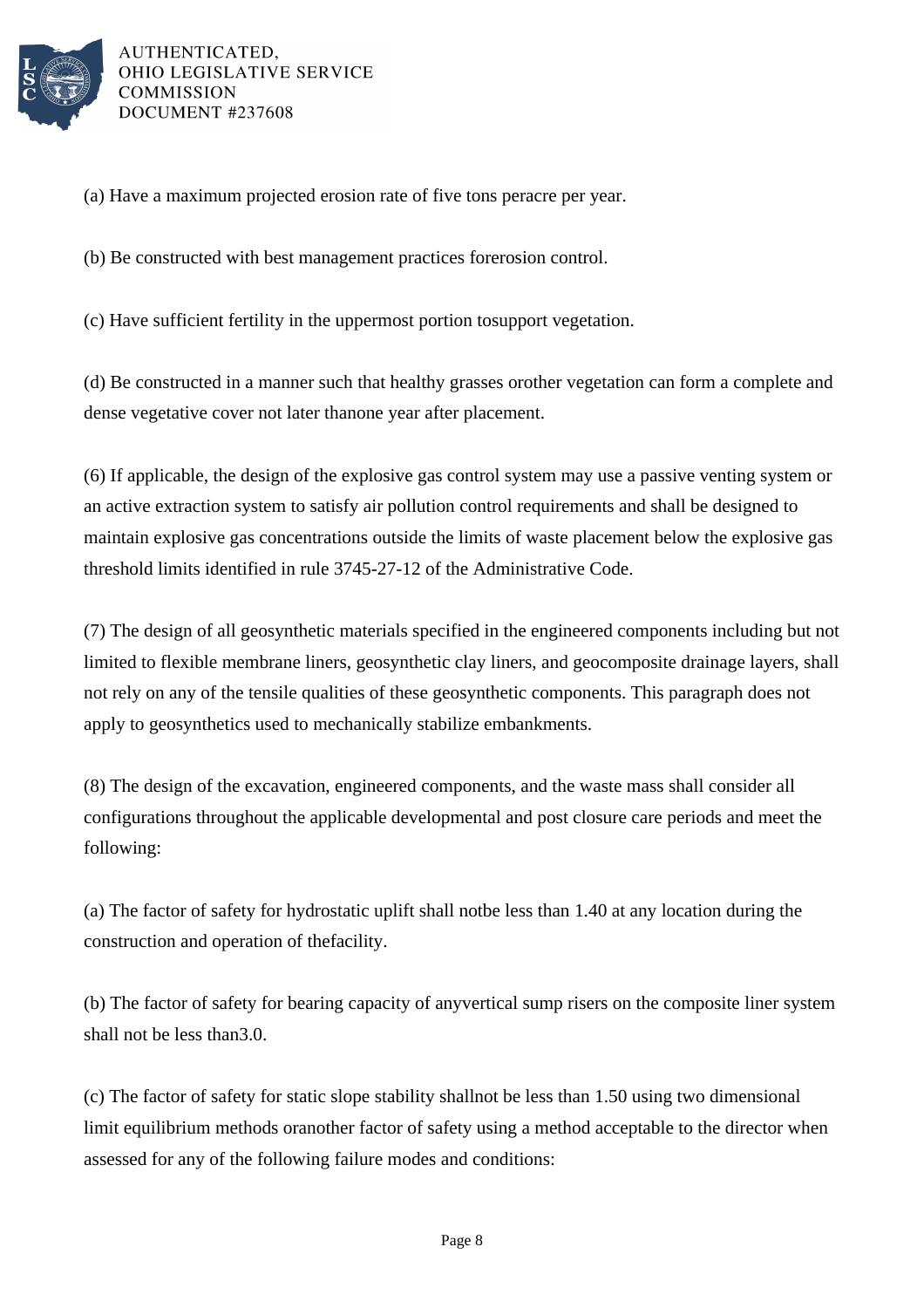

(i) Deep-seated translational and deep-seated rotational failure mechanisms of internal slopes, interim slopes, and final slopes for drained conditions. For slopes containing geosynthetic interfaces placed at grades greater than 5.0 per cent, large displacement shear strength conditions shall be used for any soil to geosynthetic or geosynthetic to geosynthetic interfaces. For geosynthetic to geosynthetic interfaces, use the large displacement shear strength of the geosynthetic with the lowest peak shear strength.

[Comment: Ohio EPA considers any failure that occurs through a material or along an interface that is loaded with more than one thousand four hundred forty pounds per square foot to be a deep seated failure mode.]

(ii) Shallow translational and shallow rotational failure mechanisms of internal slopes and final slopes for drained conditions.

[Comment: Peak shear strengths can be used for most shallow failure modes.]

(d) The factor of safety for static slope stability shall not be less than 1.30 using two dimensional limit equilibrium methods or another factor of safety using a method acceptable to the director when assessed for deep seated translational and deep seated rotational failure mechanisms of internal slopes, interim slopes, and final slopes for undrained conditions resulting from loading or unloading of the slopes. The analysis shall assume that the weight of the material is loaded or unloaded all at one time without time for pore pressure dissipation. Alternatively, if the facility is designed using staged loading calculations, the analysis shall assume that the weight of the material is loaded or unloaded all at one time at the end of stage construction.

(e) The factor of safety for seismic slope stability shall meet the following:

(i) Deep-seated translational and deep-seated rotational failure mechanisms of final slopes for drained conditions and as applicable conditions representing the presence of excess pore water pressure at the onset of loading or unloading shall comply with one of the following:

(a) Have a factor of safety of not less than  $1.00$  using two or three dimensional limit equilibrium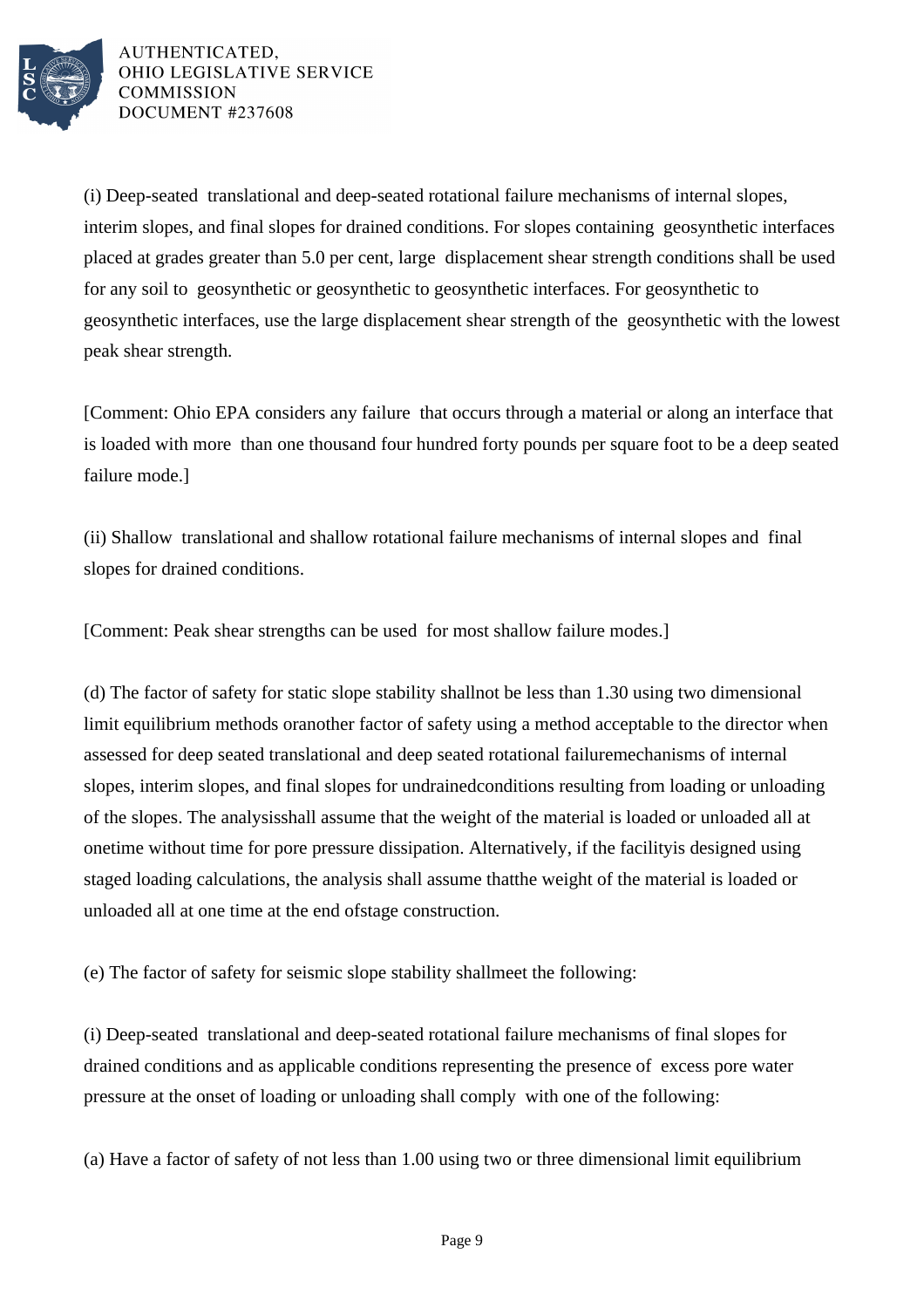

methods. For slopes containing geosynthetic interfaces placed at grades greater than 5.0 per cent, large displacement shear strength conditions shall be used for any soil to geosynthetic or geosynthetic to geosynthetic interfaces. For geosynthetic to geosynthetic interfaces, use the large displacement shear strength of the geosynthetic with the lowest peak shear strength.

(b) The calculated deformations are limited to fifteen centimeters. For slopes containing geosynthetic interfaces, large displacement shear strength conditions shall be used for any soil to geosynthetic or geosynthetic to geosynthetic interfaces. For geosynthetic to geosynthetic interfaces, use the large displacement shear strength of the geosynthetic with the lowest peak shear strength.

(ii) Shallow translational and shallow rotational failure mechanisms of final slopes for drained conditions shall comply with one of the following:

(a) The factor of safety for shall not be less than  $1.00$  using two or three dimensional limit equilibrium methods.

(b) The calculated deformations are limited to thirty centimeters. For slopes containing geosynthetic interfaces, large displacement shear strength conditions shall be used for any soil to geosynthetic or geosynthetic to geosynthetic interfaces of the geosynthetic with the lowest peak shear strength.

(f) The factor of safety against liquefaction shall not be  $\,\$  less than 1.00 for internal slopes, interim slopes, and final slopes.

 $(g)$  The factor of safety for static slope stability shall not be less than 1.10 using two dimensional limit equilibrium methods or other methods acceptable to the director when assessed for any of the following failure modes and conditions:

(i) If required by the director, shallow translational and shallow rotational failure mechanisms of internal slopes in which the protective soils over the leachate collection layer have reached field capacity. Calculations shall use the maximum head predicted for the fifty year, one hour design storm.

(ii) Shallow translational and shallow rotational failure mechanisms of final slopes in which the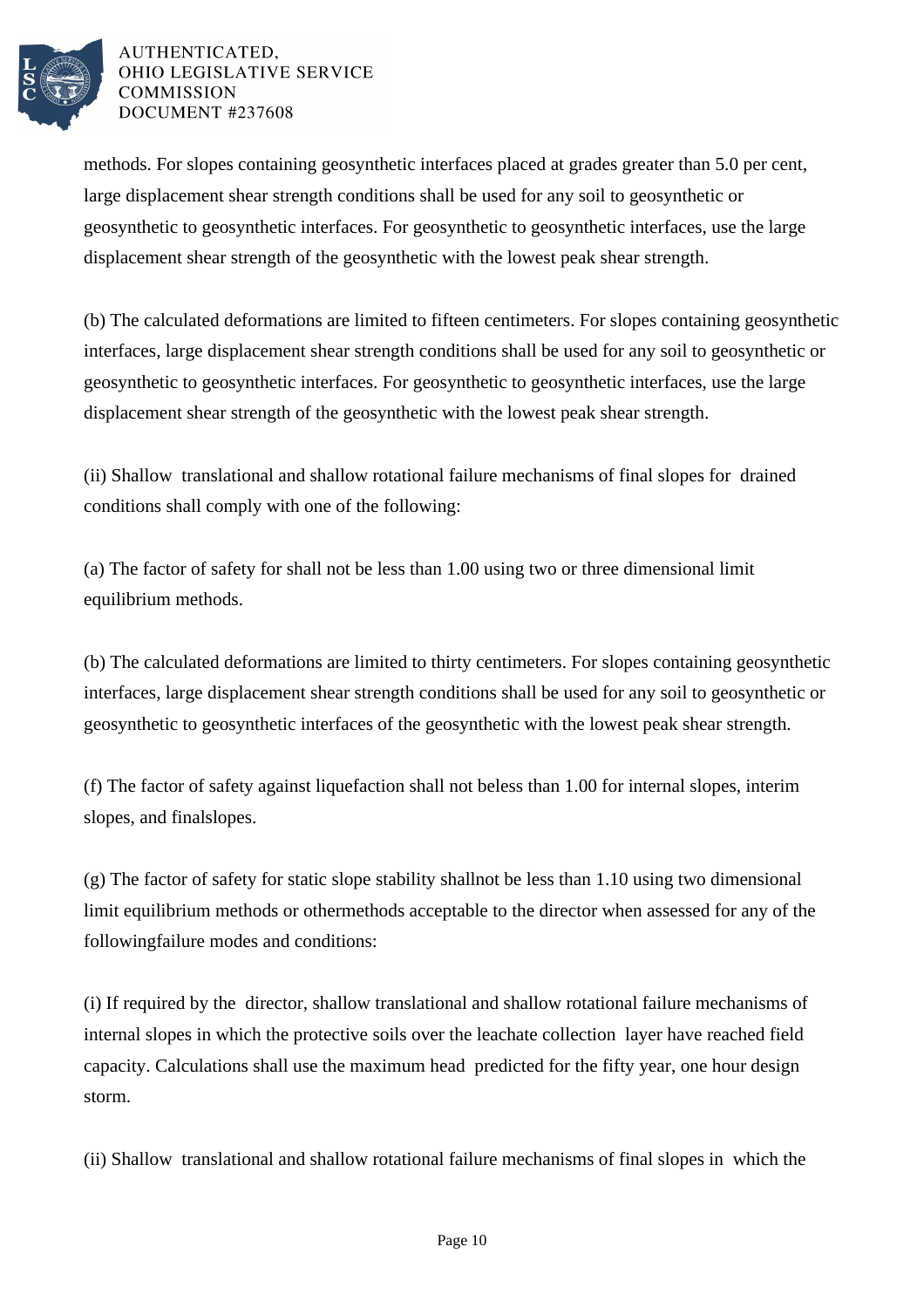

cover soils over the drainage layer have reached field capacity. Calculations shall use the maximum head predicted for the one hundred year, one hour design storm.

[Comment: The number of digits after the decimal point indicates that rounding can only occur to establish the last digit. For example, 1.485 can be rounded to 1.49, but not 1.5 or 1.50.]

(9) Assumptions used in the performance analyses in paragraph  $(C)(8)$  of this rule shall be used to establish the minimum specifications and materials for construction of the sanitary landfill facility.

(D) Design, construction and testing specifications. The owner or operator shall meet or exceed the following specifications in the design, construction, and quality assurance testing of all engineered components of a sanitary landfill facility.

[Comment: The order of the engineered components in this paragraph reflects a logical bottom to top or a typical construction sequencing approach. Reporting requirements will be dependent on which engineered components are being certified. In general, a test pad certification report submitted to Ohio EPA for written concurrence may be used repeatedly in future construction certifications provided the soil properties of the borrow soil remain the same. Pre-construction testing results for borrow soils or shear strength testing results for geosynthetic components may be submitted as often as necessary during the construction process to allow for their continued use. A single construction certification report for each construction project shall be submitted in accordance with rule 3745-27-19 of the Administrative Code to Ohio EPA for written concurrence with all quality assurance testing and for approval of all alterations that are included in the certification report.]

(1) Survey marks. At least one permanent survey mark shall be established prior to any construction and within easy access to the limits of solid waste placement and in accordance with the following:

(a) Be referenced horizontally to the North American datum, or state plan coordinate system and vertically to the North American vertical sea level datum as identified by the national geodetic survey.

(b) To be at least as stable as a poured concrete monument ten inches in diameter installed to a depth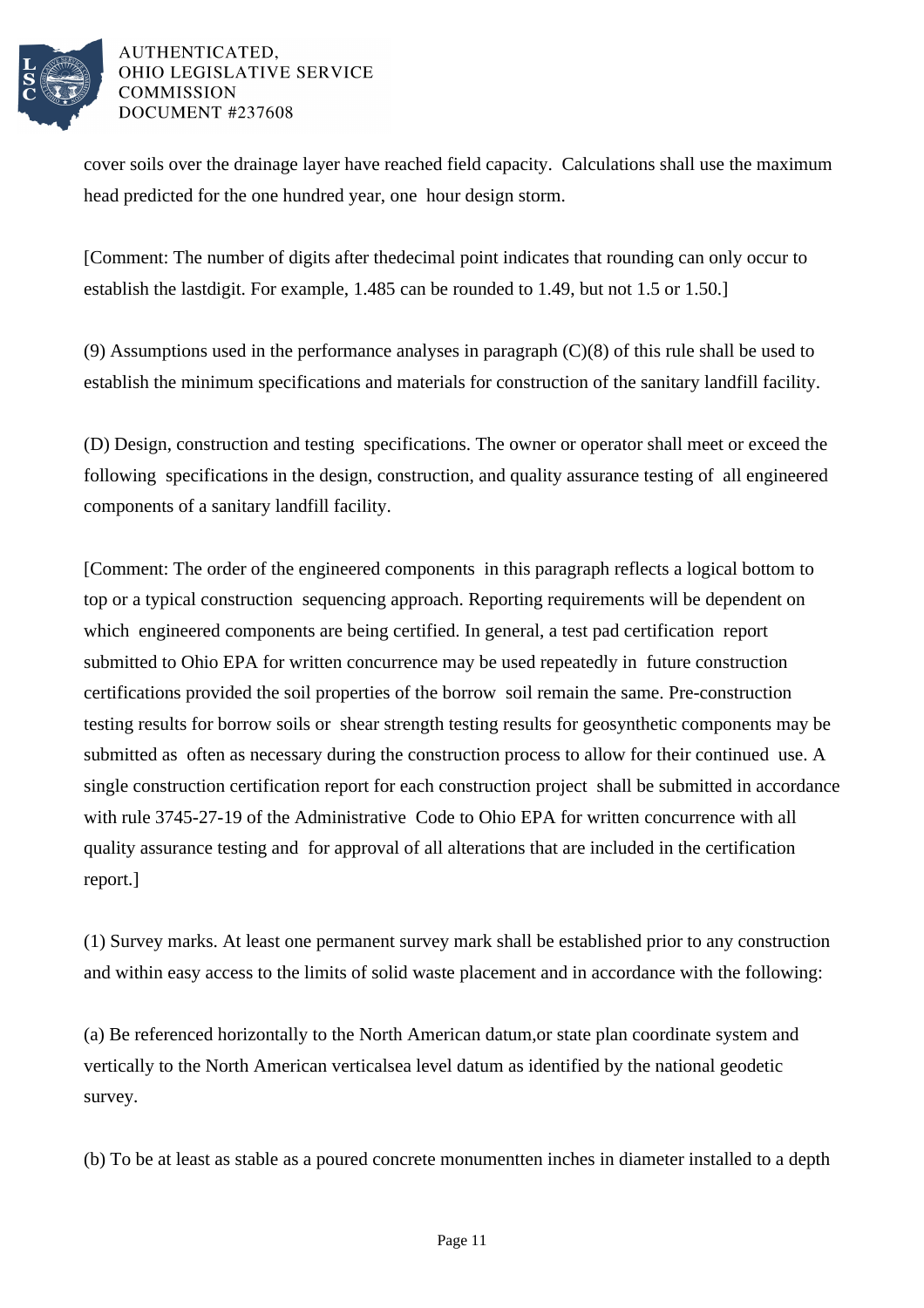

of forty-two inches below the ground surface, including a corrosion resistant metallic disk that indicates horizontal and vertical coordinates of the survey mark, and contains a magnet or ferromagnetic rod to allow identification through magnetic detection methods.

(c) Survey control standards for the survey marks shall have a minimum horizontal distance accuracy of one foot horizontal to two thousand five hundred feet horizontal and a minimum vertical accuracy of one inch to five thousand feet horizontal.

(2) Surface water control structures. Surface water run-on and run-off control structures shall comply with the following:

(a) Accommodate the peak flow from the twenty-five year, twenty-four hour storm event.

(b) Minimize silting and scouring.

(c) Use non-mechanical means for all permanent structures.

(3) Sedimentation ponds. Sedimentation ponds shall comply with the following:

(a) Have a minimum storage volume, excluding sediment volume, based on the larger of the following:

(i) The calculated run-off volume from a ten year, twenty-four hour storm event.

(ii) The scheduled frequency of pond clean-out, which shall be no more often than once per year, multiplied by 0.125 acre-feet per year for each acre of disturbed area within the upstream drainage area.

(b) Have a principal spillway that safely discharges the flow from a ten year, twenty-four hour storm event using non-mechanical means.

(c) Have an inlet elevation of the emergency spillway to provide flood storage, with no flow entering the emergency spillway while allowing flow through the principal spillway during a twenty-five year,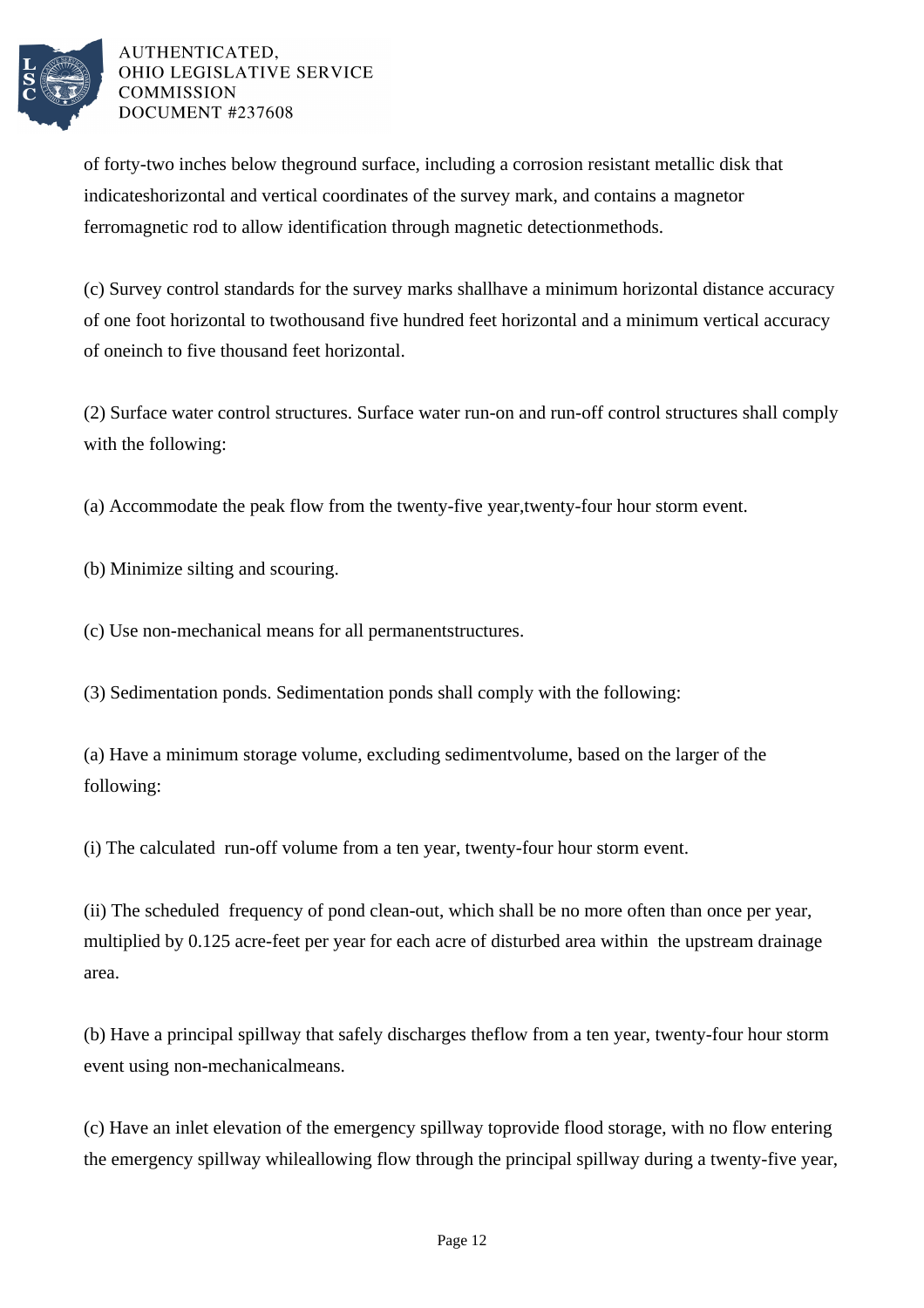

twenty-four hour storm event.

(d) Have the combination of principal and emergency spillways to safely discharge the flow from a one hundred year, twenty-four hour storm event using non-mechanical means.

(e) Have an embankment design that provides for no less than one foot net freeboard when flow is at the design depth, after allowance for embankment settlement.

(4) Ground water control structures.

(a) Permanent ground water control structures shall adequately control ground water infiltration through the use of non-mechanical means such as impermeable barriers or permeable drainage structures. No permanent ground water control structures shall be used to dewater an aquifer system, except if the recharge and discharge zone of the aquifer system are located entirely within the boundary of the sanitary landfill facility.

(b) For purposes of controlling ground water infiltration until sufficient load has been placed in all locations across the facility such that a 1.40 factor of safety for hydrostatic uplift is achieved, a pumping system of a temporary ground water control structure shall include a high-level alarm set at an elevation no higher than the base of the recompacted soil liner being protected by the temporary ground water control structure.

(5) In-situ foundation. The unconsolidated or consolidated stratigraphic units that make up the in-situ foundation shall comply with the following:

(a) Be free of debris, foreign material, and deleterious material.

(b) Not be comprised of solid waste.

(c) Not have any abrupt changes in grade that may result in damage to the composite liner system.

(d) Be proof rolled, if applicable.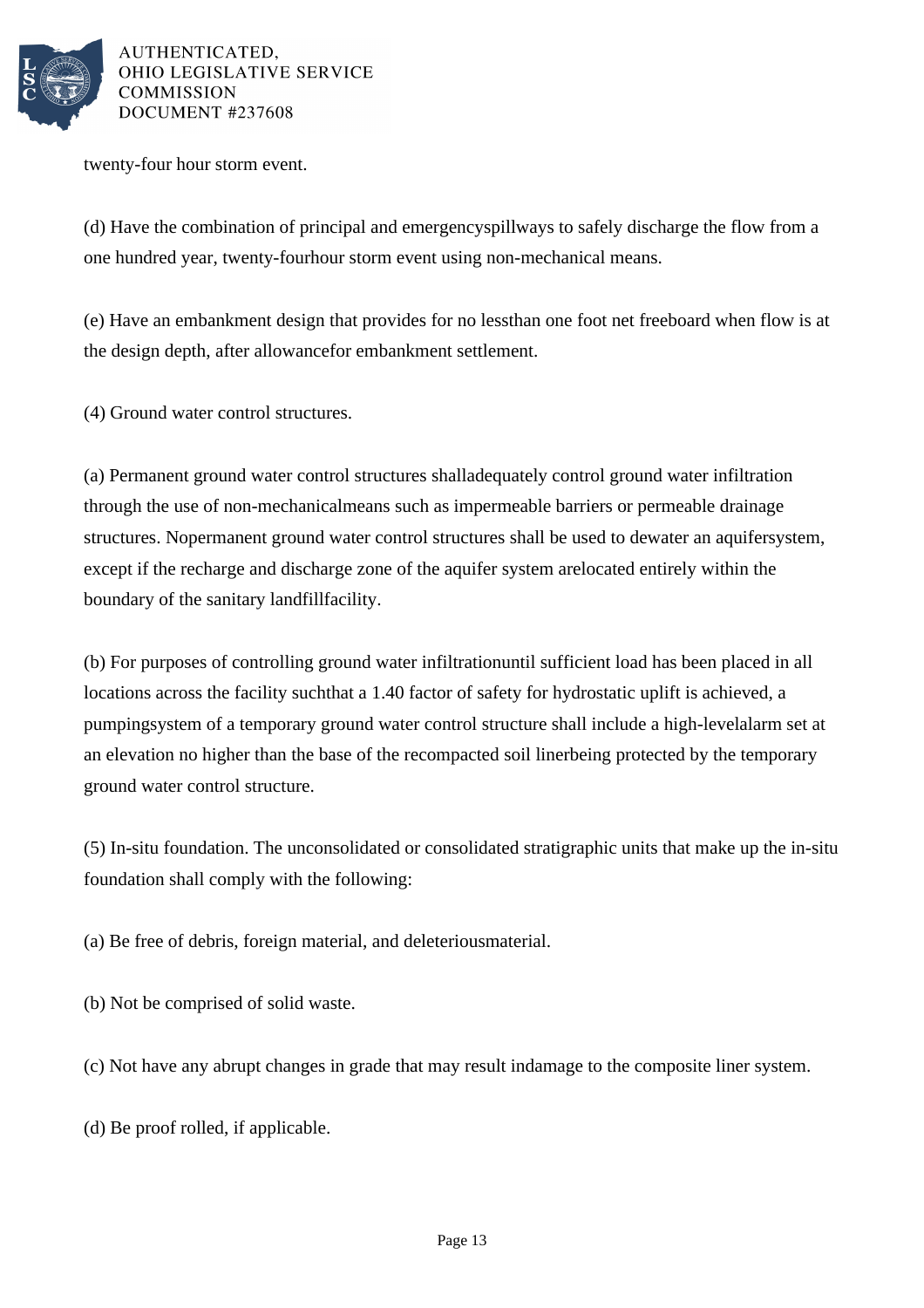

(e) Be determined to have adequate strength to satisfy bearing capacity and slope stability strength requirements.

(f) Be resistant to internal erosion.

(g) Have quality control testing of any stratigraphic units that have not been anticipated and that are more susceptible to slope failure or seepage piping failure than the stratigraphic units that were tested and reported in the permit to install. This testing shall be at a frequency of three tests per unit and in accordance with the following:

(i) For the effective shear strength of each unconsolidated stratigraphic unit that may be susceptible to slope failure and the recompacted soil liner, determined in accordance with ASTM D3080, ASTM D4767, or ASTM D6467.

(ii) For the undrained shear strength of all applicable unconsolidated stratigraphic units using fully saturated samples, determined in accordance with ASTM D2850 or ASTM D4767.

(iii) For the resistance to internal erosion of each unconsolidated stratigraphic unit that may be susceptible to seepage piping failure, determined in accordance with ASTM D4647. Units susceptible to seepage piping failure include those located within fifteen feet of the proposed depths of excavation and those located where the piezometric surface of an aquifer or a zone of significant saturation is above the depth of excavation.

(6) Structural fill. Rock fills or soil fills used in structural berms or subbase shall comply with the following:

- (a) Be durable rock for rock fills only.
- (b) Be free of debris, foreign material, and deleterious material.
- (c) Not be comprised of solid waste.
- (d) Not have any abrupt changes in grade that may result in damage to the composite liner system.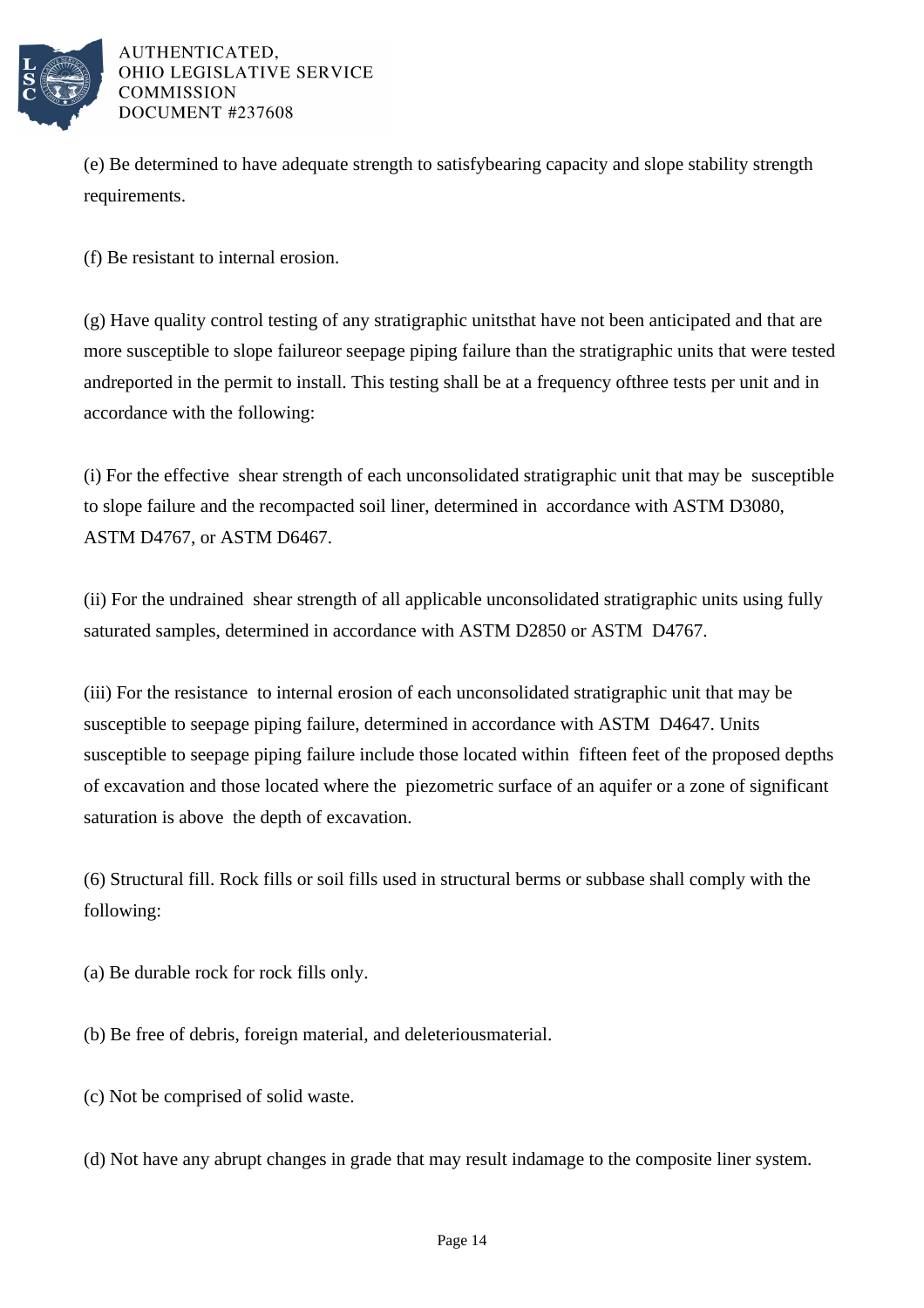

(e) For soil fills, have pre-construction testing of the borrow soils performed on representative samples to determine the maximum dry density and optimum moisture content in accordance with ASTM D698 or ASTM D1557 at a frequency of no less than once for every ten thousand cubic yards.

(f) Be constructed in lifts to achieve uniform compaction of soil fills. Each lift shall comply with the following:

(i) Be constructed in loose lifts of twelve inches or less.

(ii) Be compacted to at least ninety-five per cent of the maximum dry density determined in accordance with ASTM D698 or at least ninety per cent of the maximum dry density determined in accordance with ASTM D1557.

(g) Be determined to have adequate strength to satisfy bearing capacity and slope stability strength requirements.

(h) Have quality control testing of the soil fills on the constructed lifts performed to determine the density and moisture content in accordance with ASTM D6938, ASTM D1556, ASTM D2167, or other methods acceptable to Ohio EPA at a frequency of no less than five tests per acre per lift. The locations of the individual tests shall be adequately spaced to represent the constructed area.

(7) Added geologic material. Added geologic material shall comply with the following:

(a) Provide at least fifteen feet of isolation distance between the uppermost aquifer system and the bottom of the recompacted soil liner.

(b) Be free of debris, foreign material, deleterious material, and not contain large objects in such quantities as may interfere with the application and intended purpose.

(c) Not be comprised of solid waste.

(d) Not have any abrupt changes in grade that may result in damage to the composite liner system.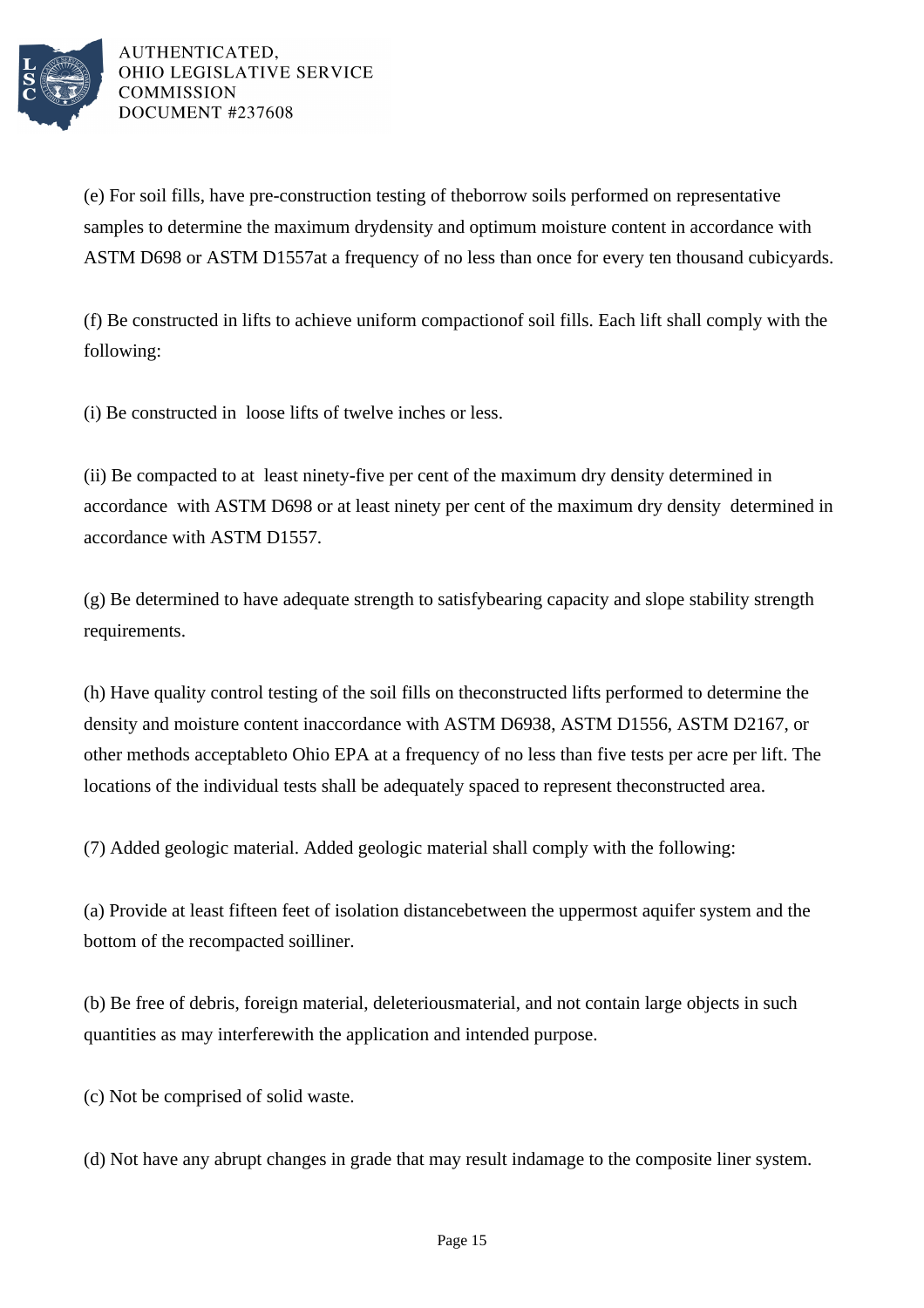

(e) Have pre-construction testing of the borrow soils performed on representative samples to determine the following:

(i) The maximum dry density and optimum moisture content in accordance with ASTM D698, or ASTM D1557 at a frequency of no less than once for every ten thousand cubic yards.

(ii) The recompacted laboratory permeability is a maximum of  $1.0 \times 10^{-5}$  cm/sec in accordance with ASTM D5084 tested at a frequency of no less than once for every ten thousand cubic yards. This paragraph does not apply if the soil is classified as a low plasticity clay  $(CL)$ , a silty clay (ML-CL), a high plasticity clay (CH), a clayey sand (SC) or a clayey gravel (GC) in the "Unified Soil Classification System" as described in ASTM D2487.

(iii) The grain size distribution in accordance with ASTM D6913 and D7928 at a frequency of no less than once for every three thousand cubic yards.

(iv) Atterberg limits in accordance with ASTM D4318 at a frequency of no less than once for every three thousand cubic yards.

(v) If the piezometric surface of an underlying aquifer or a zone of significant saturation is above the top of the added geologic material, the dispersive clay soils classification by pinhole test in accordance with ASTM D4647 at a frequency of no less than once for every fifty thousand cubic yards.

(f) Be constructed in lifts to achieve uniform compaction. Each lift shall comply with the following:

(i) Be constructed in loose lifts of twelve inches or less.

(ii) Be constructed of a soil with a maximum clod size that does not exceed the lift thickness.

(iii) Be compacted to at least ninety-five per cent of the maximum dry density determined in accordance with ASTM D698 or at least ninety per cent of the maximum dry density determined in accordance with ASTM D1557.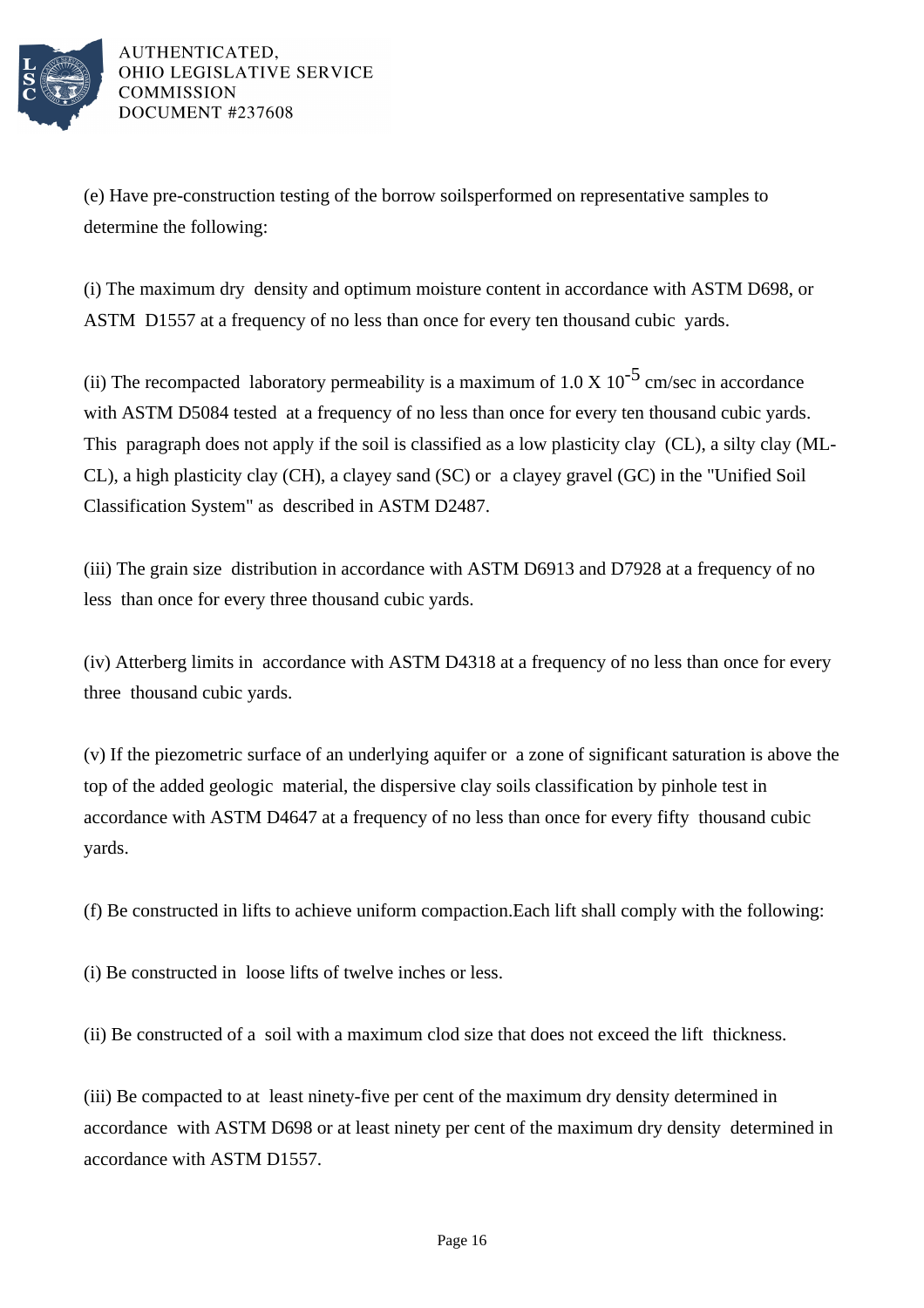

(iv) Be placed with a soil moisture content that is not be less than two per cent below or more than four per cent above the optimum moisture content determined in accordance with ASTM D698 or ASTM D1557.

(v) If the piezometric surface of an underlying aquifer or a zone of significant saturation is above the top of the added geologic material, the added geologic material be classified as slightly dispersive (ND3) or nondispersive (ND2, ND1) determined in accordance with ASTM D4647.

(g) Be determined to have adequate strength to satisfy bearing capacity and slope stability strength requirements.

(h) Have quality control testing of the constructed lifts performed to determine the density and moisture content in accordance with ASTM D6938, ASTM D1556M, ASTM D2167, or other methods acceptable to Ohio EPA at a frequency of no less than five tests per acre per lift. The locations of the individual tests shall be adequately spaced to represent the constructed area. Any penetrations shall be repaired using bentonite.

(8) Recompacted soil liner. The recompacted soil liner shall comply with the following:

(a) Have a minimum thickness as follows:

(i) Three feet.

(ii) Two feet when used in conjunction with a geosynthetic clay liner that meets the specifications in paragraph (D)(9) of this rule.

(iii) Two feet for the recompacted soil liner component of a separatory liner/leachate collection system.

(b) Be free of debris, foreign material, and deleterious material.

(c) Not be comprised of solid waste.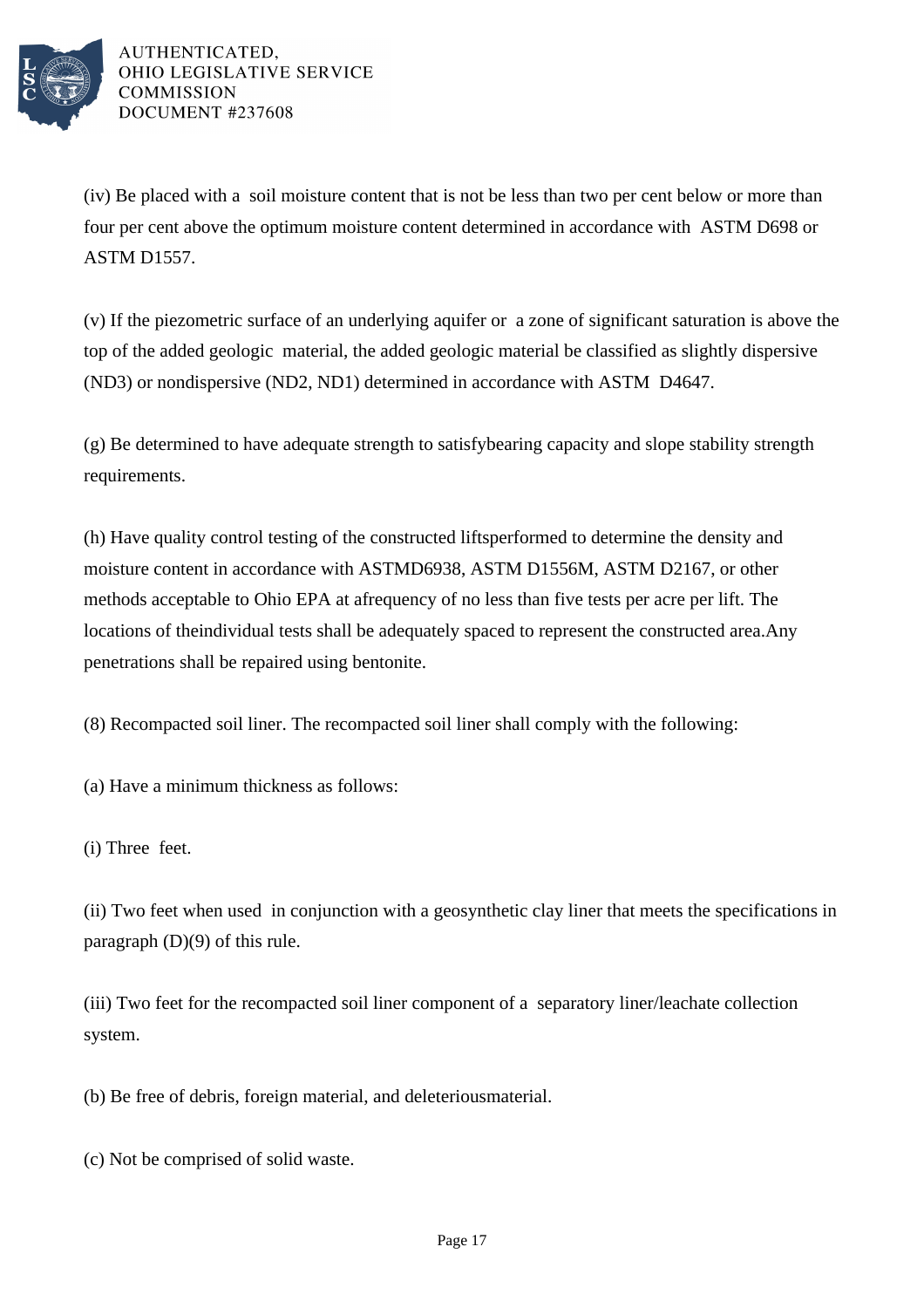

(d) Be placed beneath all areas of waste placement.

(e) Not have any abrupt changes in grade that may result in damage to the geosynthetics.

(f) Have pre-construction testing of the borrow soils performed on representative samples and the results submitted to the appropriate Ohio EPA district office not later than seven days prior to the intended use of the material in the construction of the recompacted soil liner. The pre-construction testing shall determine the following:

(i) The maximum dry density and optimum moisture content in accordance with ASTM D698, or ASTM D1557 at a frequency of no less than once for every one thousand five hundred cubic yards.

(ii) The grain size distribution in accordance with ASTM D6913 and ASTM D7928 at a frequency of no less than once for every one thousand five hundred cubic yards.

(iii) The atterberg limits in accordance with ASTM D4318 at a frequency of no less than once for every one thousand five hundred cubic yards.

(iv) The recompacted laboratory permeability in accordance with ASTM D5084 at a frequency of no less than once for every ten thousand cubic yards.

(v) If the piezometric surface of an underlying aquifer or a zone of significant saturation is above the top of the recompacted soil liner, the dispersive clay soils classification by pinhole test in accordance with ASTM D4647 at a frequency of no less than once for every fifty thousand cubic yards.

 $(g)$  Be constructed in lifts to achieve uniform compaction. Each lift shall include the following:

(i) Be constructed with qualified soils and the corresponding construction details established by written concurrence from Ohio EPA with the test pad certification report pursuant to paragraph  $(E)$ of this rule, or an alternative to qualifying soils with a test pad if it is demonstrated to the satisfaction of Ohio EPA that the materials and techniques will result in each lift having a maximum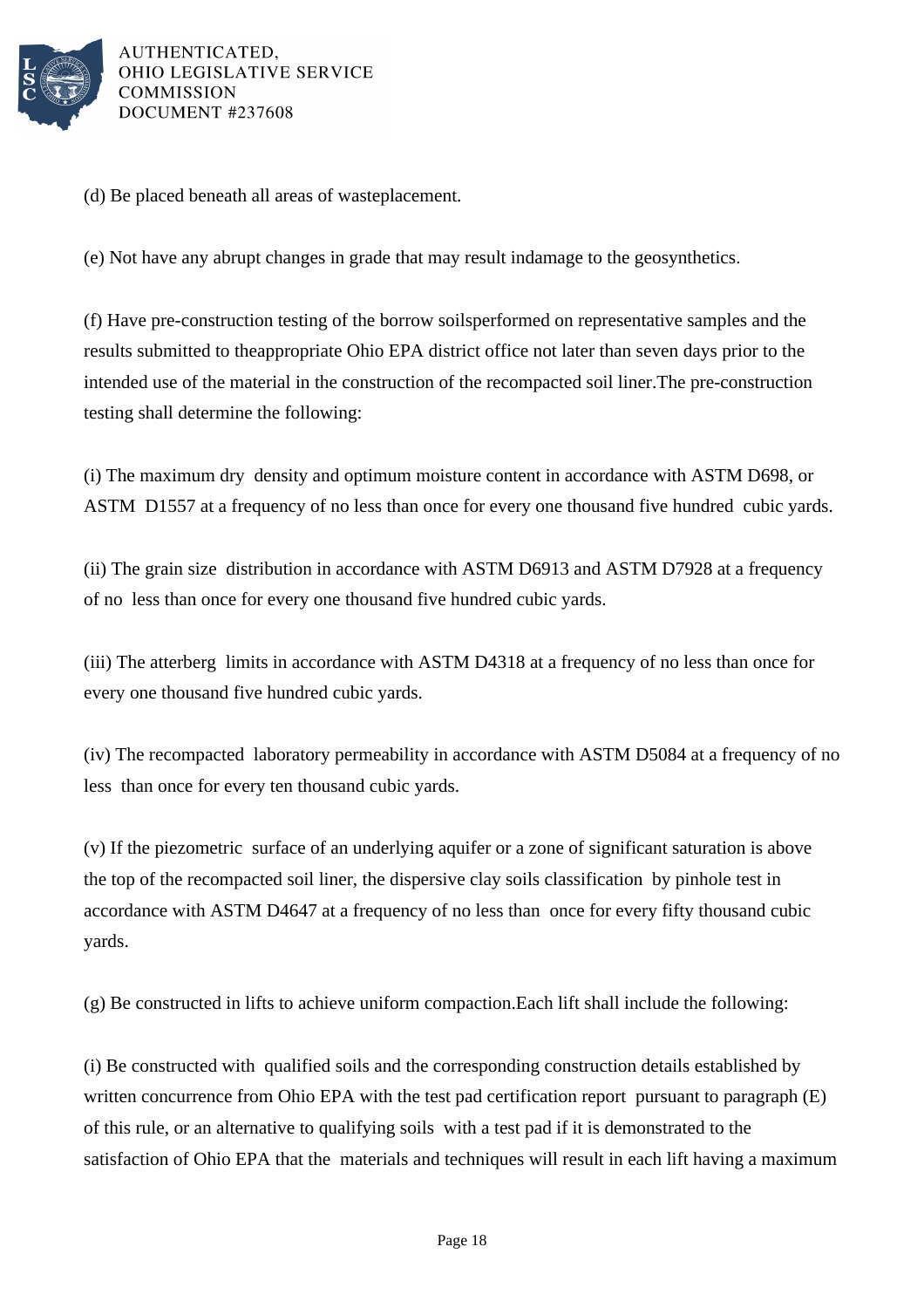

permeability of  $1.0 \times 10^{-7}$  cm/sec, and the following specifications:

(a) With loose lifts of eight inches or less.

(b) With a maximum clod  $\sigma$  size of three inches or half the lift thickness, whichever is less.

(c) With one hundred per cent of the particles having a maximum dimension not greater than two inches.

(d) With not more than ten per cent of the particles by weight having a dimension greater than 0.75 inches.

(ii) Be compacted to at least ninety-five per cent of the maximum dry density determined in accordance with ASTM D698, at least ninety per cent of the maximum dry density determined in accordance with ASTM D1557, or an alternative compaction specification acceptable to Ohio EPA.

(iii) Be placed with a minimum soil moisture content that is not be less than the optimum moisture content determined in accordance with ASTM D698, ASTM D1557, or an alternative soil moisture content specification acceptable to Ohio EPA.

(iv) Have a maximum permeability of  $1.0 \times 10^{-7}$  cm/sec.

(v) If the piezometric surface of an underlying aquifer or a zone of significant saturation is above the top of the recompacted soil liner, then the recompacted soil liner material be classified as slightly dispersive (ND3) or nondispersive (ND2, ND1) determined in accordance with ASTM D<sub>4647</sub>.

(h) Be adequately protected from damage due to desiccation, freeze/thaw cycles, wet/dry cycles, and the intrusion of objects during construction and operation.

(i) Be determined to have adequate strength to satisfy bearing capacity and slope stability strength requirements.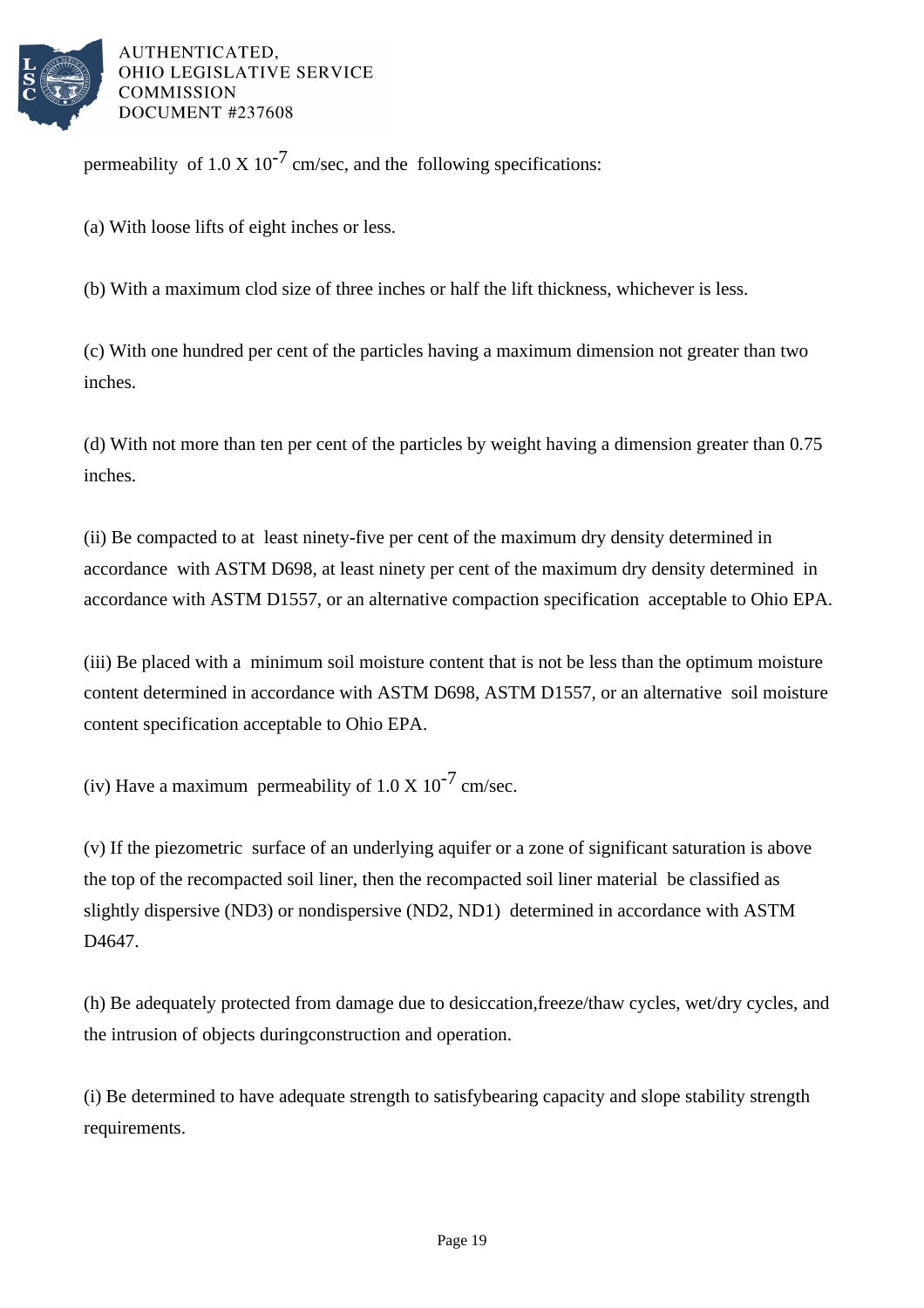

(j) Have quality control testing of the constructed lifts performed to determine the density and moisture content in accordance with ASTM D6938, ASTM D1556M, ASTM D2167, or other methods acceptable to Ohio EPA at a frequency of no less than five times per acre per lift. The locations of the individual tests shall be adequately spaced to represent the constructed area. Any penetrations shall be repaired using bentonite.

(9) Geosynthetic clay liner. A geosynthetic clay liner used as part of the recompacted soil liner or as part of the composite cap system shall comply with the following:

(a) Be negligibly permeable to fluid migration.

(b) Have a dry bentonite mass per unit area of at least 0.75 pounds per square foot at zero per cent moisture content.

(c) Have pre-construction testing of the geosynthetic clay liner material performed on representative samples and the results submitted to the appropriate Ohio EPA district office not later than seven days prior to the intended use of the material. The pre-construction testing shall determine the following:

(i) If the internal drained shear strength is at higher risk of slope failure than the interfaces tested in accordance with paragraph  $(G)$  of this rule, the internal drained shear strength in accordance with ASTM D6243 at least twice for the initial use and at least once for each subsequent construction event. Tests involving geosynthetic clay liner material shall be conducted with hydrated samples.

[Comment: If a shear stress point plots below the shear strength failure envelope defined by the necessary factor of safety, it will be considered a failed test.]

(ii) The dry bentonite mass (at zero per cent moisture content) per square foot of geosynthetic clay liners in accordance with ASTM D5993 at a frequency of no less than once per fifty thousand square feet.

(iii) The interface shear strength in accordance with paragraph  $(G)$  of this rule.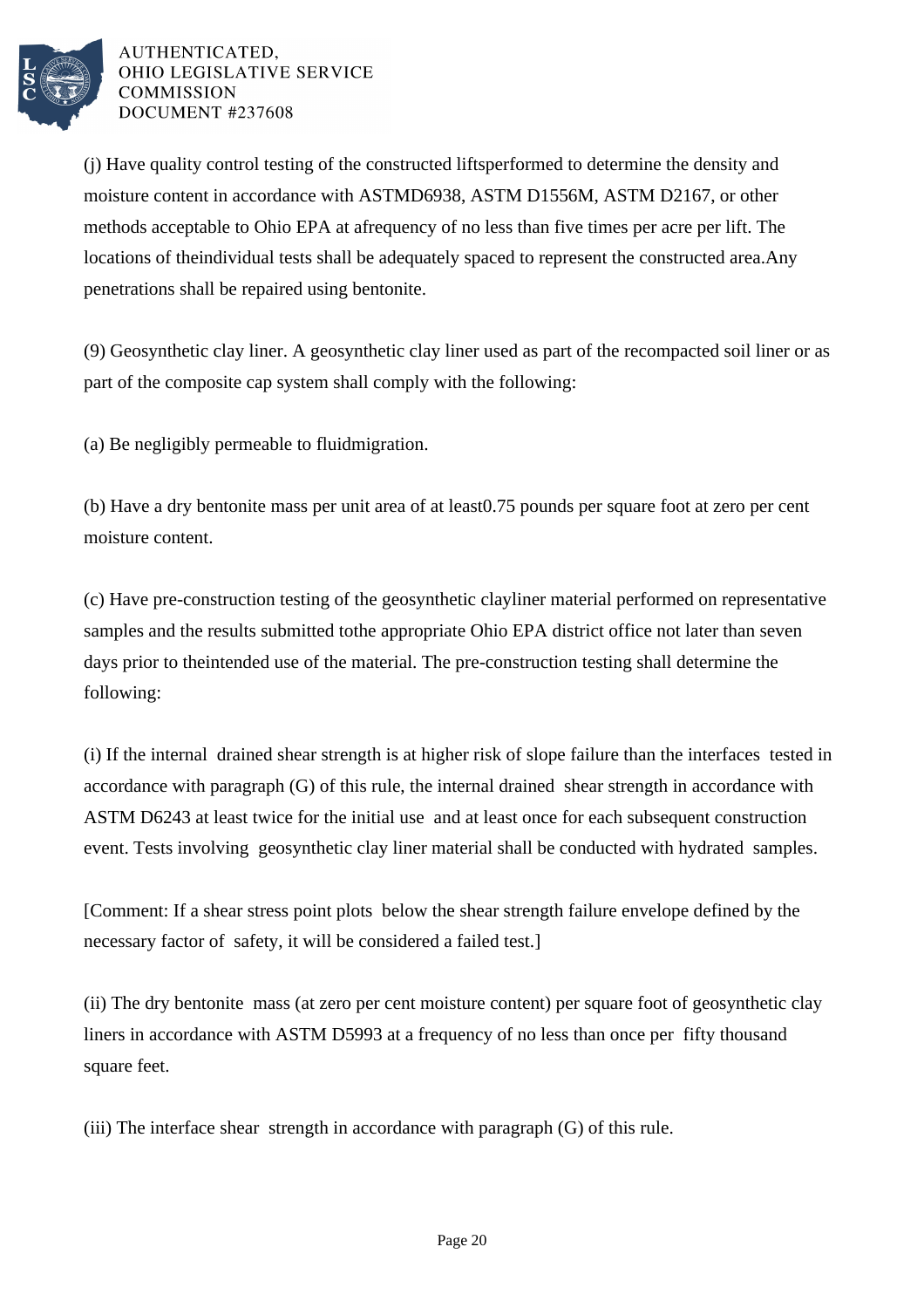

(d) Be installed in the following manner:

(i) To allow no more than negligible amounts of leakage, maintain a minimum overlap of six inches, or, for end-of-panel seams, a minimum overlap of twelve inches. Overlap shall be increased in accordance with manufacturer's specifications or to account for shrinkage due to weather conditions.

(ii) In accordance with the manufacturer's specifications in regards to handling and the use of granular or powdered bentonite to enhance bonding at the seams.

(iii) Above the recompacted soil liner when used in liner systems or above an engineered subbase pursuant to paragraph  $(D)(22)$  of this rule when used in composite cap systems. Geosynthetic clay liners without internal reinforcement shall not be used in areas beneath leachate collection piping, in sump areas, or on any slope with a grade that is steeper than ten per cent.

(iv) On a surface that shall not have any sharp edged protrusions or any particles protruding more than one quarter of one inch.

(e) Be adequately protected from damage due to desiccation and erosion.

 $(10)$  Flexible membrane liner. The flexible membrane liner shall comply with the following:

(a) Be a sixty mil high density polyethylene (HDPE) geomembrane for composite liner systems or a forty mil geomembrane for composite cap systems or another material or thicknesses acceptable to Ohio EPA.

(b) Be physically and chemically resistant to attack by the solid waste, leachate, or other materials that may come in contact with the flexible membrane liner using SW-846 method 9090 or other documented data.

(c) Have pre-construction interface testing performed according to paragraph (G) of this rule.

(d) Be placed above and in direct and uniform contact with the recompacted soil liner or the recompacted soil barrier layer or the geosynthetic clay liner.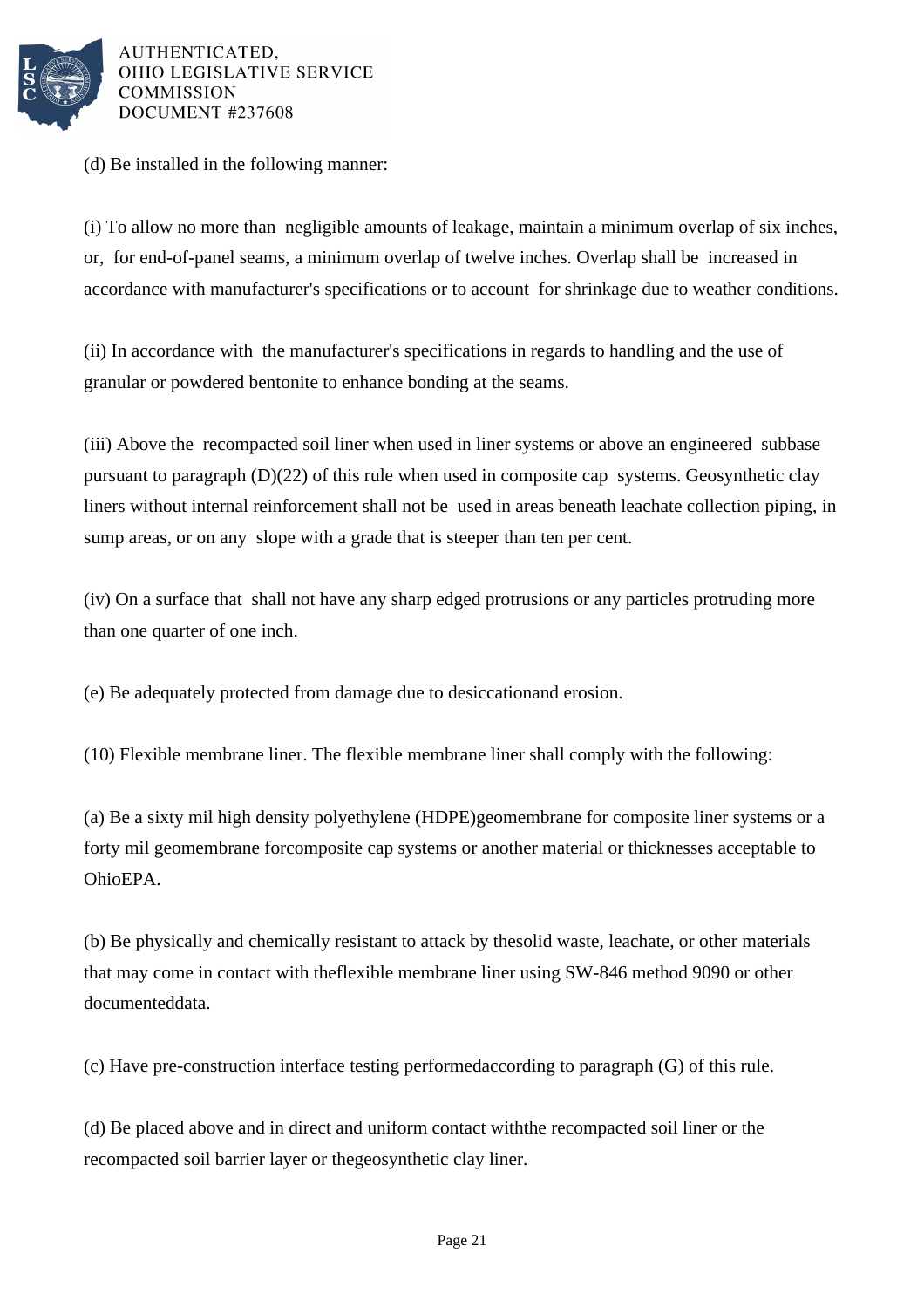

(e) For installations exceeding ten thousand square feet, at least one welding technician having seamed a minimum of one million square feet of flexible membrane liner shall be present during installation.

(f) Be seamed to allow for no more than negligible amounts of leakage. The seaming material shall be physically and chemically resistant to chemical attack by the solid waste, leachate, or other materials that may come in contact with the seams.

(g) Be cleaned of deleterious materials in the seaming area immediately prior to seaming.

(h) Have quality control testing in accordance with the following, unless the manufacturer's specifications for testing are more stringent, in which case the manufacturer's specifications shall be used:

(i) For the purpose of testing every seaming apparatus in use each day, perform peel tests according to an appropriate method on scrap pieces of flexible membrane liner when an apparatus is started, operators change, an apparatus is restarted, or at the beginning of each seaming period.

(ii) Perform nondestructive testing on one hundred per cent of the flexible membrane liner seams.

(iii) Perform destructive testing for peel according to the appropriate ASTM method on randomly selected samples at a frequency of no less than once per one thousand feet of seam completed by a particular seaming apparatus. An alternate means may be used if it is demonstrated to the satisfaction of Ohio EPA that the alternate means meets the requirements of this paragraph.

(iv) Perform electrical leak location testing in accordance with ASTM D7007 or ASTM D8265 following placement of drainage layer or the protective layer over a geocomposite drainage layer. If testing in accordance with ASTM D7007 or ASTM D8265 is unable to be performed, electrical leak location testing shall be performed in accordance with ASTM D7002, ASTM D7703, ASTM D7240, or ASTM D7953 on the exposed flexible membrane liner. This paragraph does not apply to repairs that are made after the initial electrical leak location testing.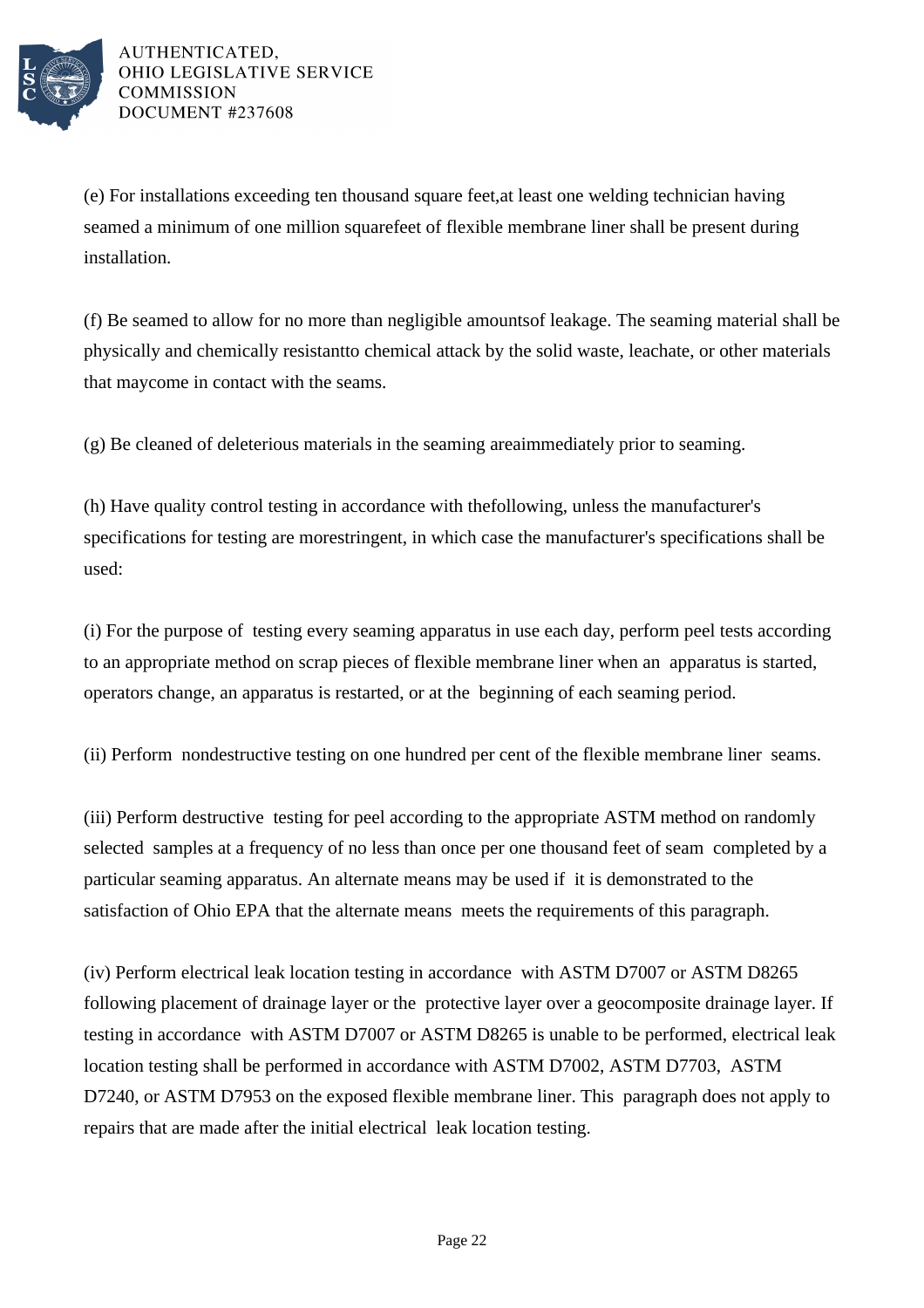

[Comment: Examples of when ASTM D7007 or ASTM D8265 is deemed unable to be performed include conditions with isolation limitations, construction sequencing issues, and due to unique properties of materials used for the drainage layer or protective layer over a geocomposite drainage layer.]

(11) Liner cushion layer. The liner cushion layer shall be placed above the flexible membrane liner, protect the flexible membrane liner from damage that may be caused by construction materials and activities, account for the weight of the overlying waste mass, and have pre-construction interface testing performed according to paragraph  $(G)$  of this rule. The liner cushion layer shall be adequately protected from solar degradation.

(12) Leachate collection layer. The leachate collection layer shall be placed above the composite liner system, which may be protected by the cushion layer, and shall comply with the following:

(a) Be comprised of granular materials that meet the following requirements:

(i) Have a minimum thickness of one foot.

(ii) Have no more than five per cent of the particles by weight passing through the 200-mesh sieve.

(iii) Have no more than five per cent carbonate content by weight.

(iv) Have a minimum permeability of  $1.0 \times 10^{-2}$  cm/sec.

(v) Have quality control testing in accordance with the following:

(a) Permeability in accordance with ASTM D2434 at a frequency of no less than once for every three thousand cubic yards of material.

(b) Grain size distribution in accordance with ASTM C136 at a frequency of no less than once for every three thousand cubic yards of material.

(c) Carbonate content in accordance with ASTM D3042 at a pH of 4.0 and at a frequency of no less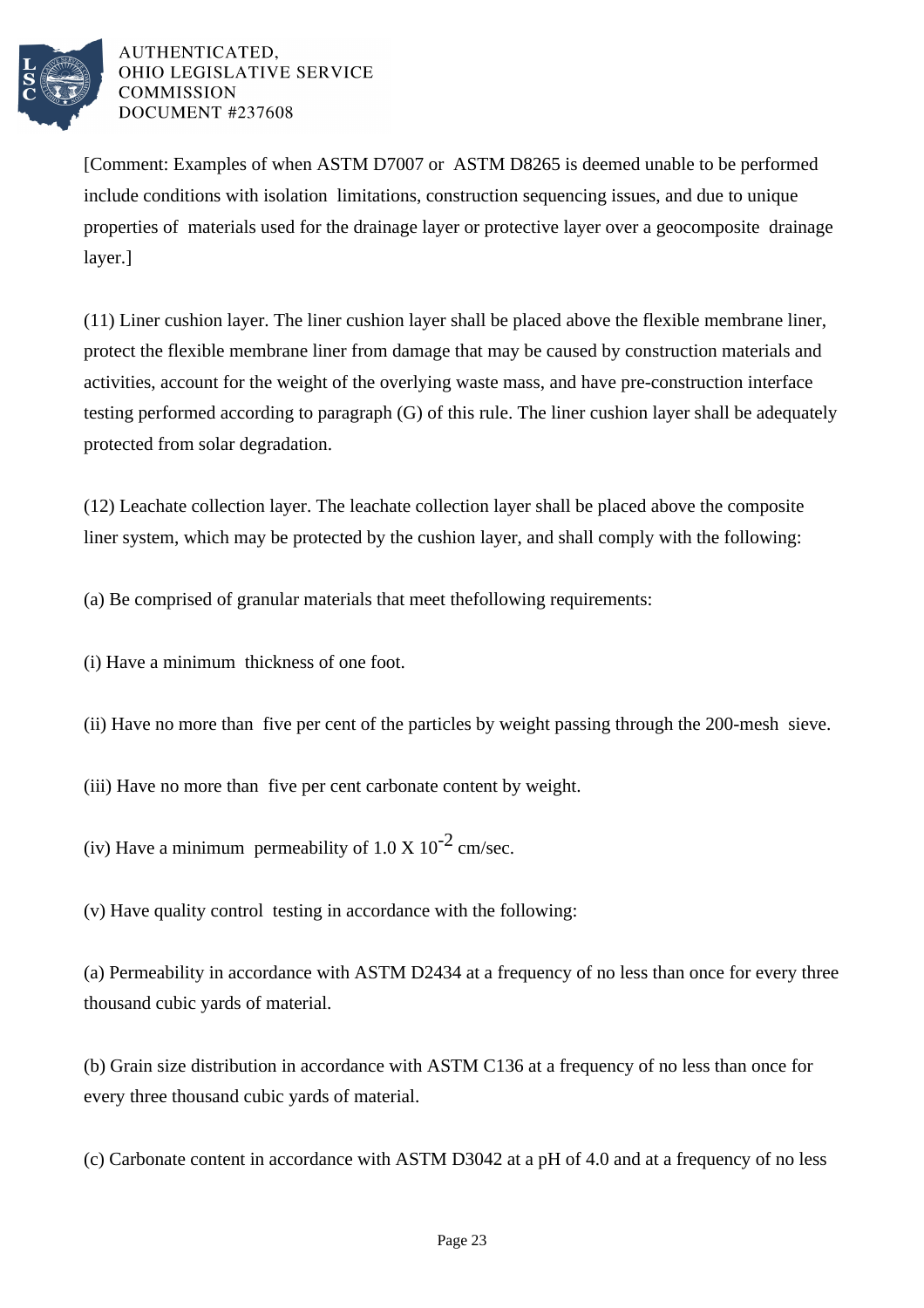

than once for every ten thousand cubic yards of material.

(vi) An alternate material or thickness may be used provided that it is demonstrated to the satisfaction of Ohio EPA that the material meets the requirements of this paragraph and the appropriate quality control testing and frequency of testing are approved by Ohio EPA prior to use.

(vii) The granular leachate collection layer shall not be placed over wrinkles in the flexible membrane liner that are greater than four inches in height.

(b) For a geocomposite drainage layer used in lieu of a granular drainage layer, the following requirements:

(i) Have a minimum transmissivity to ensure that the leachate collection system meets the one foot of head of leachate requirement of this rule. The transmissivity shall be adjusted for elastic deformation, creep deformation, biological clogging, and chemical clogging by using the appropriate reduction factors.

(ii) To protect the composite liner system from the intrusion of objects during construction and operation, include a minimum of twelve inches of permeable material acceptable to Ohio EPA. The permeable material shall not be placed over wrinkles in the flexible membrane liner that are greater than four inches in height.

(iii) Have quality control testing for transmissivity in accordance with ASTM D4716 at the maximum projected load and a frequency of once per five hundred thousand square feet. The testing shall be performed in a manner representing field conditions.

 $(13)$  Leachate collection pipes. The leachate collection pipes shall comply with the following:

(a) Be embedded in the drainage layer.

(b) Be provided with access for clean-out devices that shall be protected from differential settling.

(c) Have lengths and configurations that shall not exceed the capabilities of clean-out devices.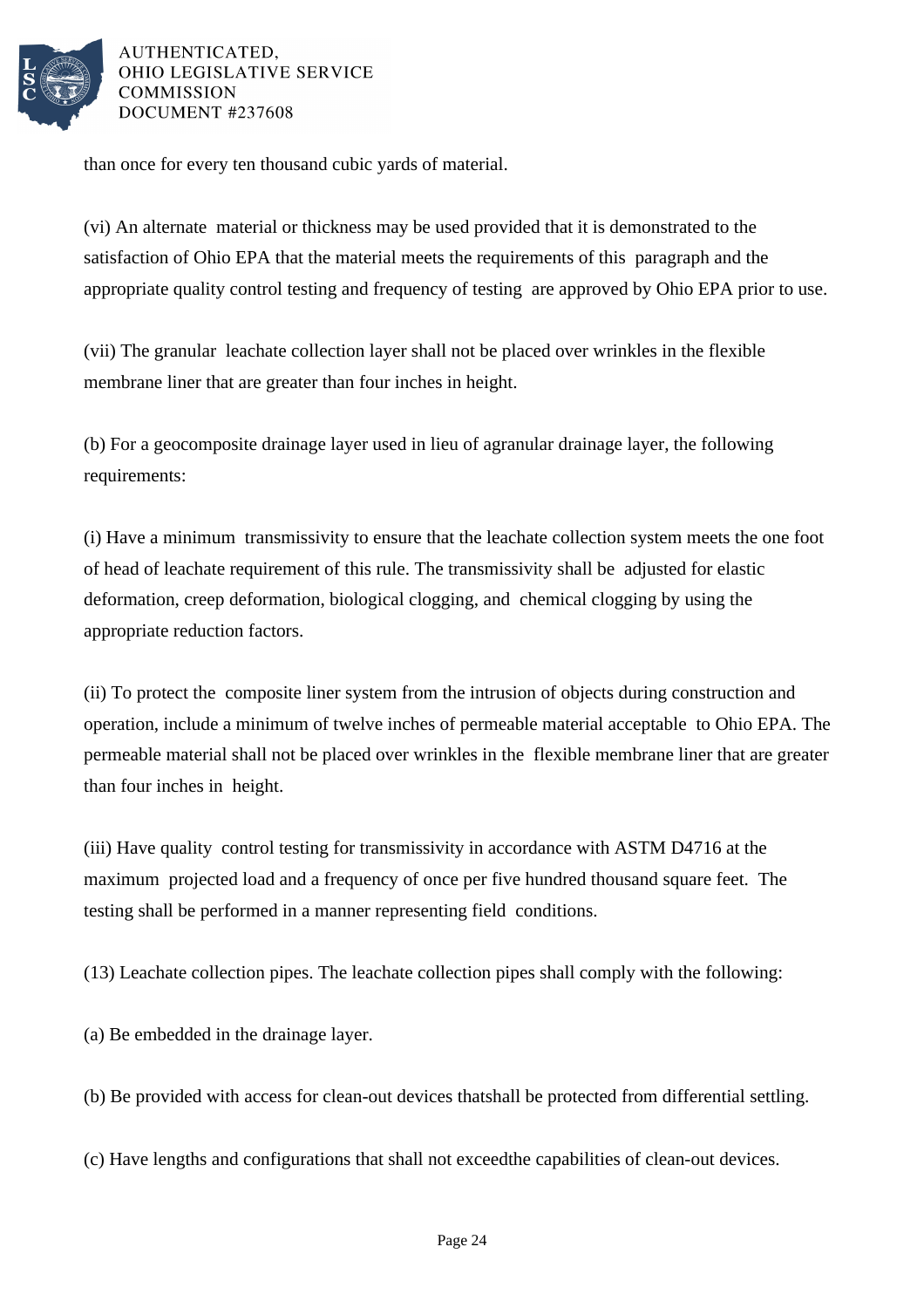

(d) Have joints sealed to prevent separation.

(e) Sealing material and means of access for cleanout devices shall be resistant to physical and chemical attack by the solid waste, leachate, or other materials with which they may come into contact.

(14) Filter layer. The filter layer of the leachate collection and management system shall comply with the following:

(a) Be placed above the leachate collection layer and leachate collection pipes.

(b) Be designed to minimize clogging of the leachate collection layer, leachate collection pipes, and sumps.

(15) Sumps. The leachate collection and management system shall incorporate an adequate number of sumps that comply with the following:

(a) Be protected from adverse effects from leachate and differential settling.

(b) Be equipped with automatic high level alarms located no greater than one foot above the top elevation of the sump.

(16) Leachate conveyance apparatus. Any leachate conveyance apparatus located outside of the limits of solid waste placement shall comply with the following:

(a) Be monitored as required by the director.

(b) Be protected from the effects of freezing temperatures, crushing, or excess deflection.

(17) Leachate storage structures. Leachate storage structures shall have adequate storage capacity to receive the anticipated amount of leachate removed during normal operations from the leachate sumps to maintain a maximum one foot of head and at a minimum have at least one week of storage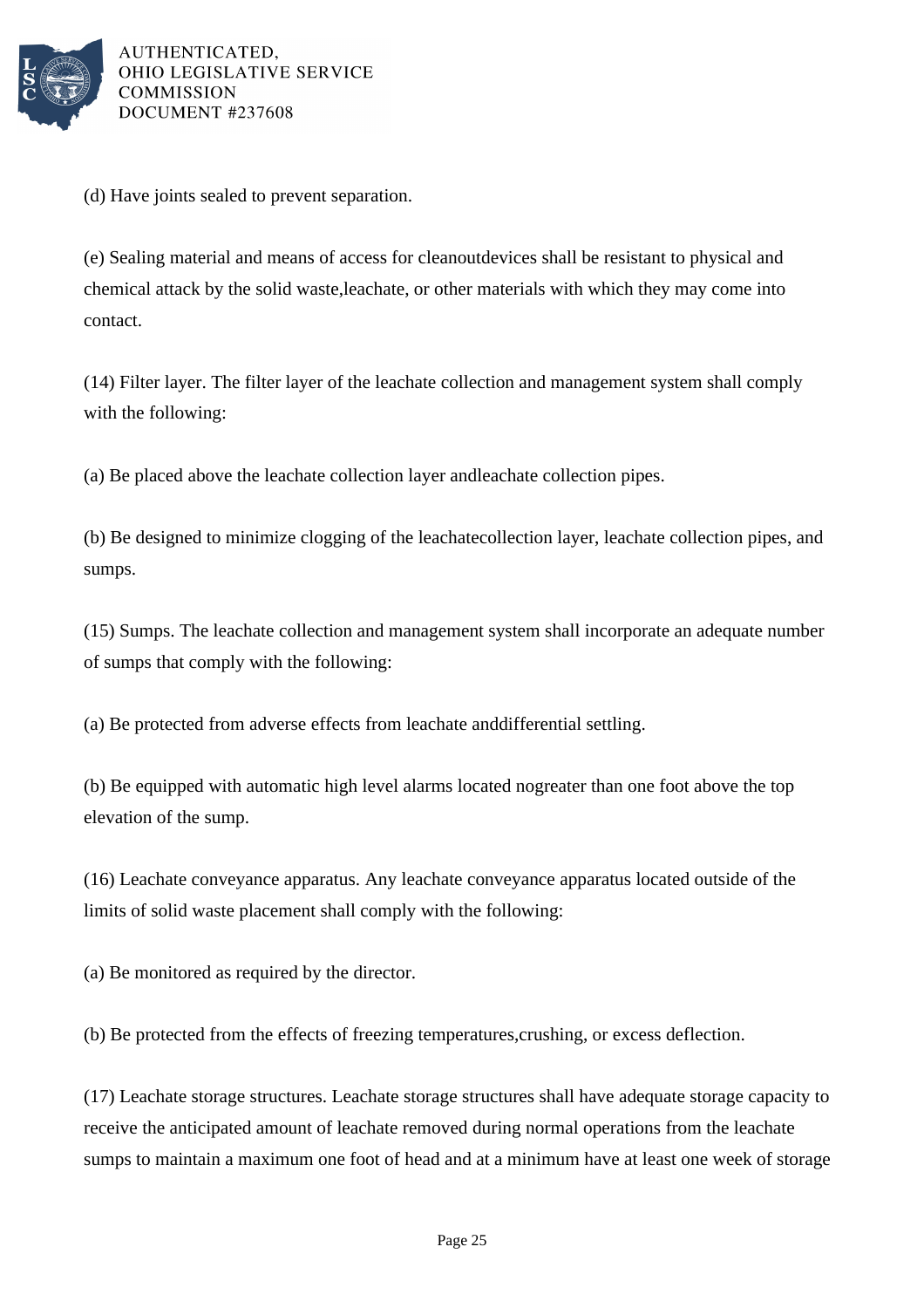

capacity using design assumptions simulating final closure completed in accordance with rule 3745-27-11 of the Administrative Code. Any leachate storage structures located outside of the limits of solid waste placement shall be monitored as required by Ohio EPA and include the following:

(a) For an above ground leachate storage tank, spill containment no less than one hundred ten per cent of the tank volume.

(b) For an underground leachate storage tank, be double cased with a witness zone.

(c) For a leachate pond, primary and secondary liners with a leak detection system and defined action leakage rate.

(d) For a leachate pond, a layer capable of protecting the liner system from damage during pond cleanout.

(e) For a leachate pond, no less than three feet of freeboard above the basin capacity.

(18) Access roads. All access roads used for waste hauling that are constructed within the horizontal limits of waste placement shall comply with the following:

(a) Not have grades in excess of twelve per cent.

(b) Be designed to be stable and to prevent damage to the liner or composite cap systems caused by the effects of traffic loading and braking or any other action.

(19) Transitional cover. Not later than one hundred twenty days after a portion of the facility reaches final elevations, transitional cover, as specified in rule 3745-27-19 of the Administrative Code, shall be installed that complies with the following:

(a) Consists of a twenty-four inch thick layer of soil with a minimum twelve per cent particles by weight passing through the number 200 sieve. Testing for grain size shall be performed on representative samples of the soil at a frequency of no less than once for every three thousand cubic yards in accordance with ASTM D1140 or ASTM D6913, as appropriate.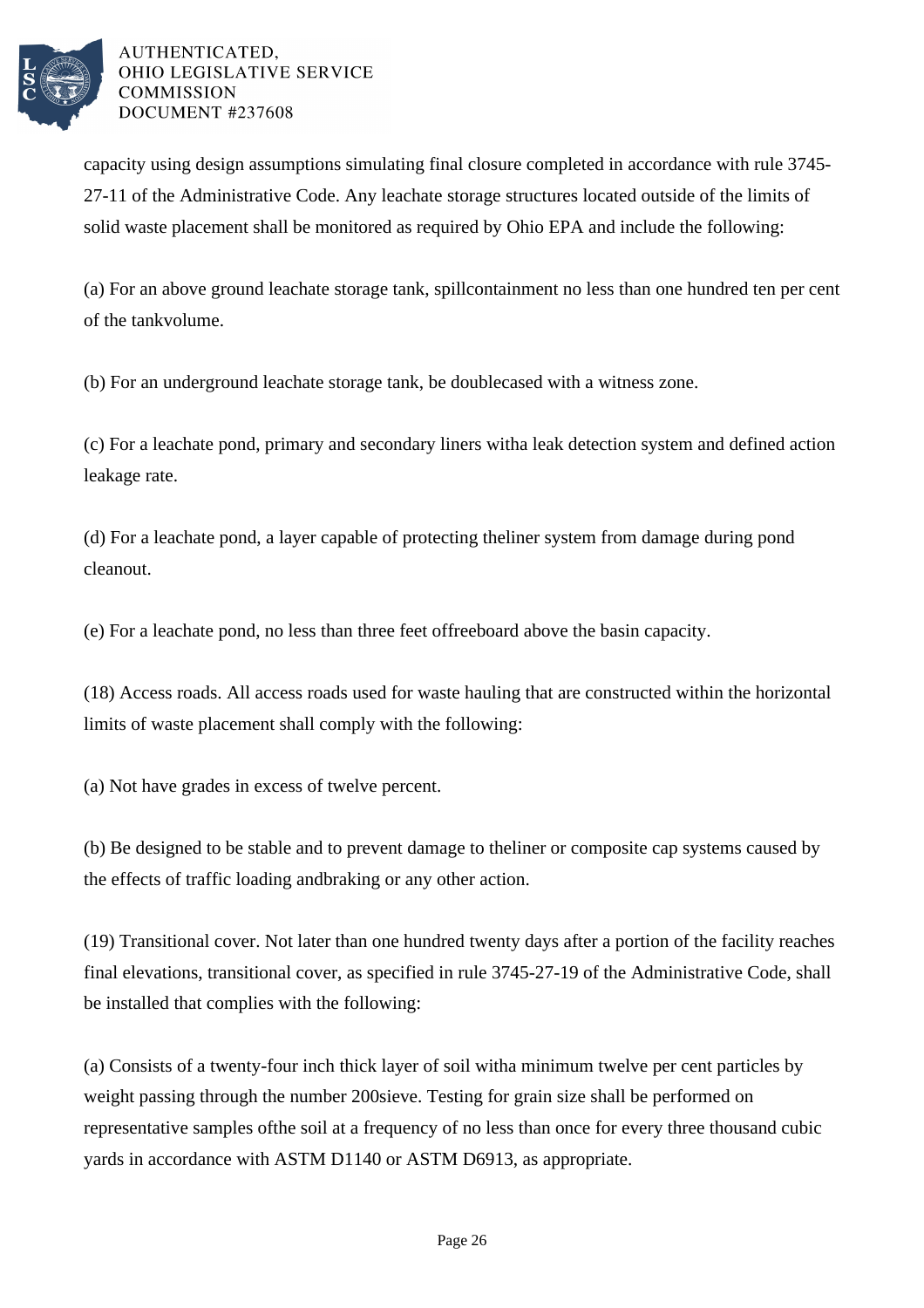

(b) Consists of soil that does not contain large objects in such quantities as may interfere with the soil's application and intended purpose, be of sufficient thickness and fertility to support vegetation, and be seeded as soon as practicable. Healthy grasses or other vegetation shall form a complete and dense vegetative cover within one year of soil placement.

(c) An alternative to paragraphs  $(D)(19)(a)$  and  $(D)(19)(b)$  of this rule may be used if the owner or operator demonstrates to the satisfaction of Ohio EPA that the material will minimize infiltration of surface water and be installed in such a manner to minimize maintenance.

(20) Gas collection system. The gas collection system shall be installed prior to the composite cap system and comply with the following:

(a) Collect and transport gas and condensate without adversely impacting the composite cap system.

(b) Facilitate maintenance to portions of the component without requiring the entire system to be closed down.

[Comment: Condensate may be allowed to remain in the waste mass provided that there is a composite liner and leachate collection system.]

(21) Cap soil barrier layer. Design and construction of a recompacted soil barrier layer in the composite cap system shall comply with the following:

(a) Be at least eighteen inches thick.

(b) Be free of debris, foreign material, and deleterious material.

(c) Not be comprised of solid waste.

- (d) Be placed above all areas of waste placement.
- (e) Not have any abrupt changes in grade that may result in damage to cap geosynthetics.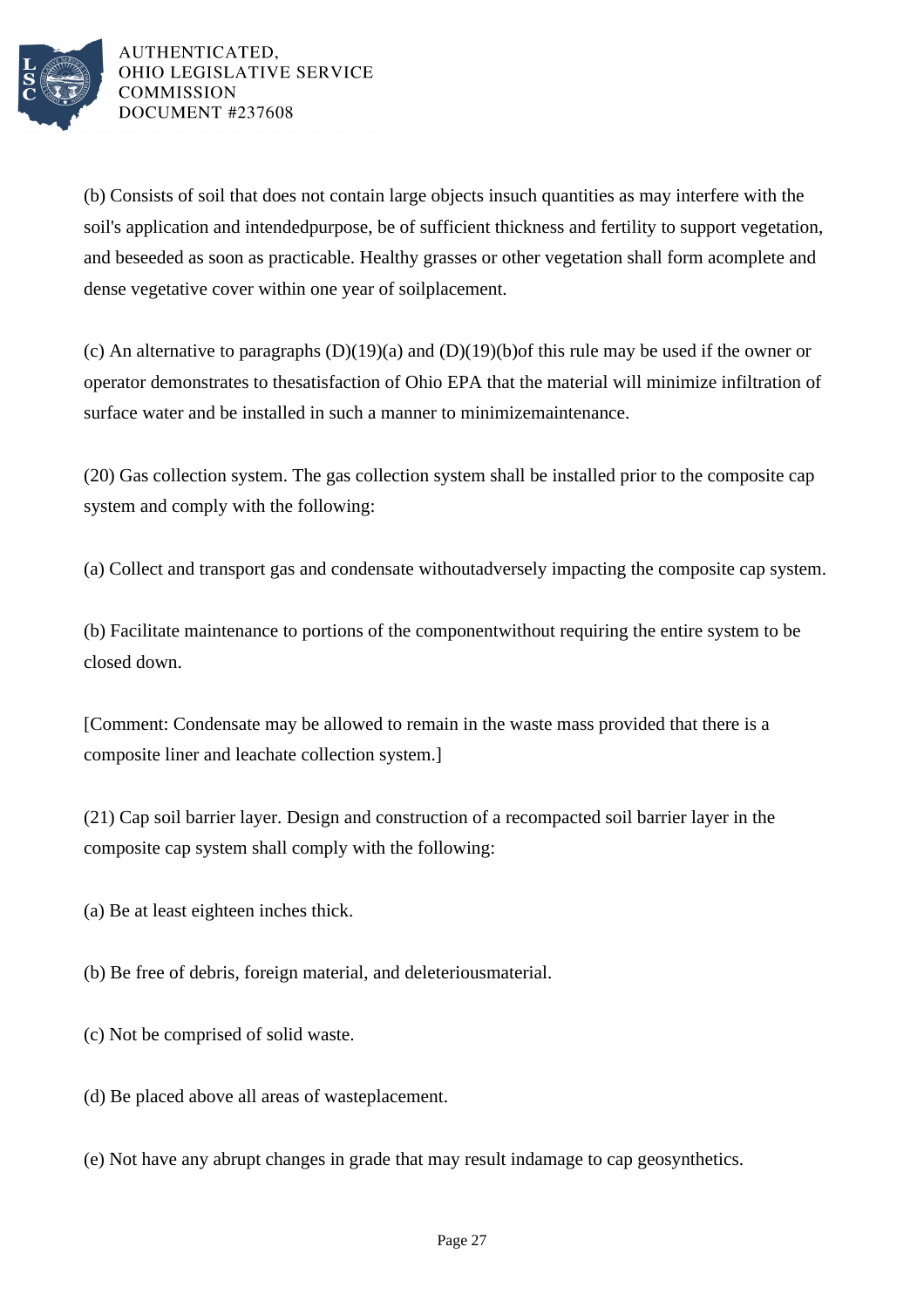

(f) Have pre-construction testing of the borrow soils performed on representative samples and the results submitted to the appropriate Ohio EPA district office not later than seven days prior to the intended use of the material in the construction of the cap soil barrier layer. The pre-construction testing shall determine the following:

(i) The maximum dry density and optimum moisture content in accordance with ASTM D698, or ASTM D1557 at a frequency of no less than once for every one thousand five hundred cubic yards.

(ii) The grain size distribution in accordance with ASTM D6913 at a frequency of no less than once for every one thousand five hundred cubic yards.

(iii) The recompacted laboratory permeability in accordance with ASTM D5084 at a frequency of no less than once for every ten thousand cubic yards. If the maximum dry density and optimum moisture content was determined in accordance with ASTM D698, the soil shall be recompacted to at least ninety-five per cent. If the maximum dry density and optimum moisture content was determined in accordance with ASTM D1557, the soil shall be recompacted to at least ninety per cent. The recompacted soil moisture content shall not be less than the optimum moisture content from the prescribed proctor test.

(g) Have a minimum recompacted laboratory permeability of  $1.0 \text{ X } 10^{-6} \text{ cm/s}.$ 

(h) Be constructed in lifts to achieve uniform compaction. Each lift shall conform to the following:

(i) Be constructed of soil in accordance with the following:

(a) With loose lifts of eight inches or less.

(b) With a maximum clod size of three inches or half the lift thickness, whichever is less.

(c) With at least eighty per cent of the particles by weight passing through the number 4 standard mesh screen.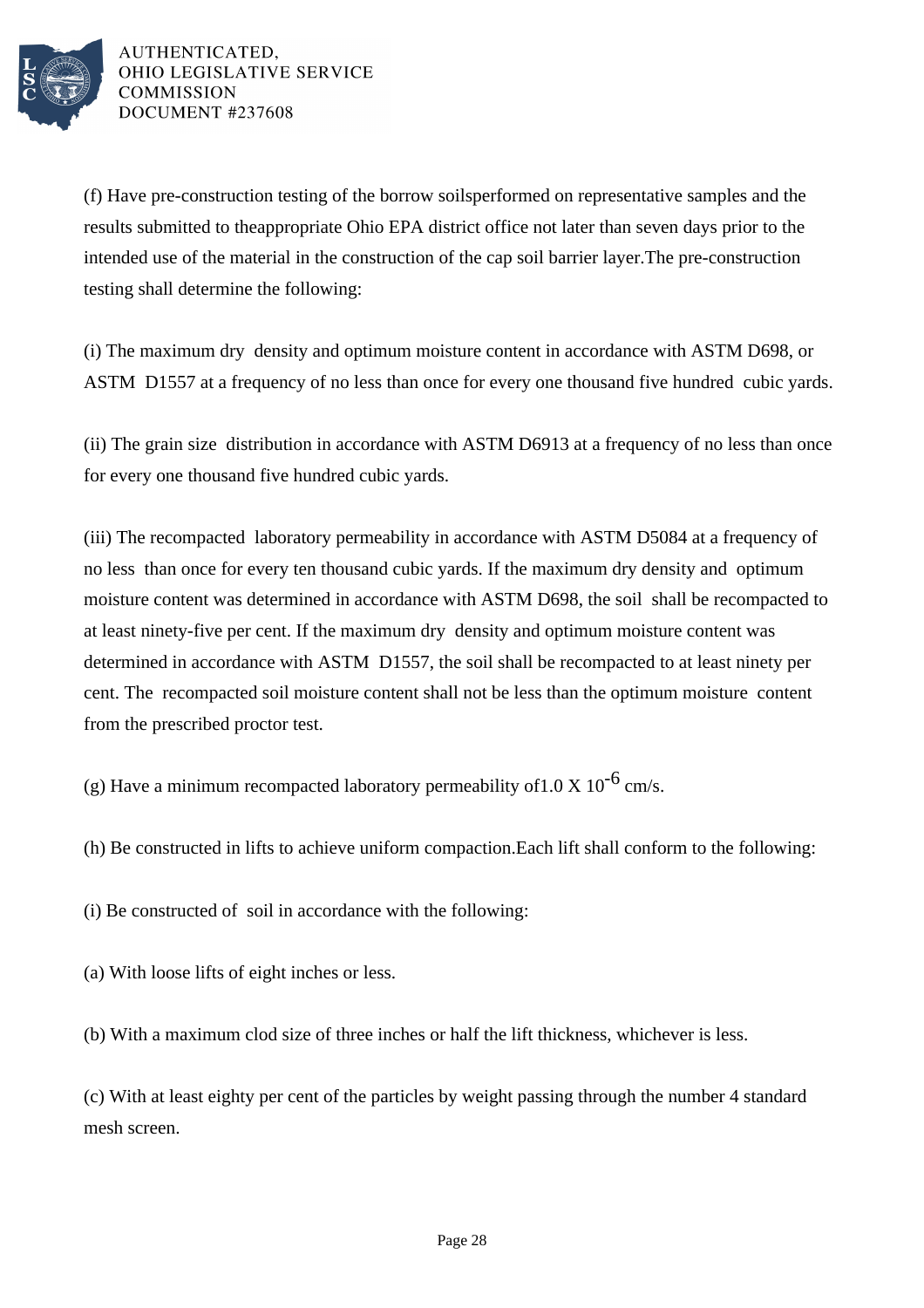

(d) Alternative soil specifications may be used provided that it is demonstrated to the satisfaction of Ohio EPA that the materials and techniques will result in each lift having a maximum permeability of  $1.0 \text{ X}$   $10^{-6}$  cm/sec.

(ii) Be compacted to a maximum dry density and minimum soil moisture content not less than that used in the recompacted laboratory permeability test in accordance with paragraph  $(D)(21)(g)$  of this rule.

(i) Be adequately protected from damage due to desiccation, freeze/thaw cycles, wet/dry cycles, and the intrusion of objects during construction of the composite cap system.

(j) Have quality control testing of the constructed lifts performed to determine the density and moisture content in accordance with ASTM D6938, ASTM D1556M, ASTM D2167, or other methods acceptable to Ohio EPA at a frequency of no less than five tests per acre per lift. The locations of the individual tests shall be adequately spaced to represent the constructed area. Any penetrations shall be repaired using bentonite.

(22) Subbase below a geosynthetic clay liner used in the composite cap system. Design and construction of the subbase shall comply with the following:

(a) The thickness of the subbase shall be sufficient to achieve an evenly graded surface and be a minimum of twelve inches thick.

(b) Be free of debris, foreign material, and deleterious material.

(c) Not be comprised of solid waste.

(d) Not have any abrupt changes in grade that may result in damage to the geosynthetics.

(e) Not have any sharp edged protrusions or any particles protruding more than one quarter of one inch.

(f) Have pre-construction testing of the borrow soils performed on representative samples to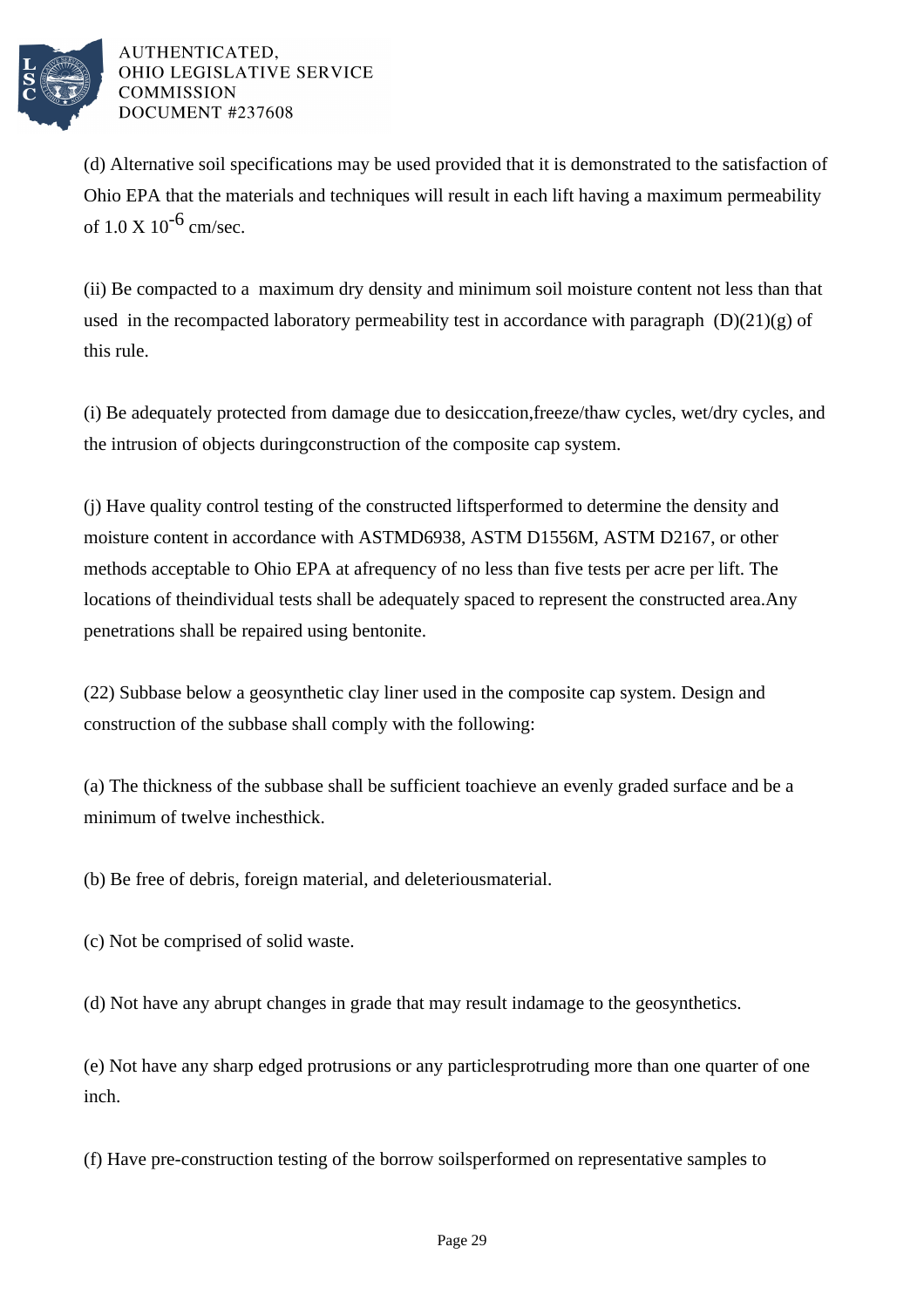

determine the maximum dry density and optimum moisture content in accordance with ASTM D698, or ASTM D1557 at a frequency of no less than once for every ten thousand cubic yards.

(g) Be constructed in lifts to achieve uniform compaction. Each lift shall include the following:

(i) Soil constructed as follows:

(a) In loose lifts of eight inches or less.

(b) With a maximum clod size that does not exceed the lift thickness.

(ii) Be compacted to at least ninety five per cent of the maximum dry density determined in accordance with ASTM D698 or at least ninety per cent of the maximum dry density determined in accordance with ASTM D1557.

(h) Have quality control testing of the constructed lifts performed to determine the density and moisture content in accordance with ASTM D2922 and ASTM D3017, ASTM D1556, ASTM D2167 or other methods acceptable to Ohio EPA at a frequency of no less than five tests per acre per lift. The locations of the individual tests shall be adequately spaced to represent the constructed area. Any penetrations shall be repaired using bentonite.

(23) Cap flexible membrane liner. A flexible membrane liner meeting the requirements of paragraph  $(D)(10)$  of this rule with the exception of paragraph  $(D)(10)(h)(iv)$  of this rule shall be placed above the recompacted soil barrier layer or the geosynthetic clay liner in the composite cap system.

(24) Cap drainage layer. The drainage layer for the composite cap system shall comply with the following:

(a) Be comprised of granular materials that meet the following requirements:

(i) Have a minimum thickness of one foot.

(ii) Will not clog or freeze.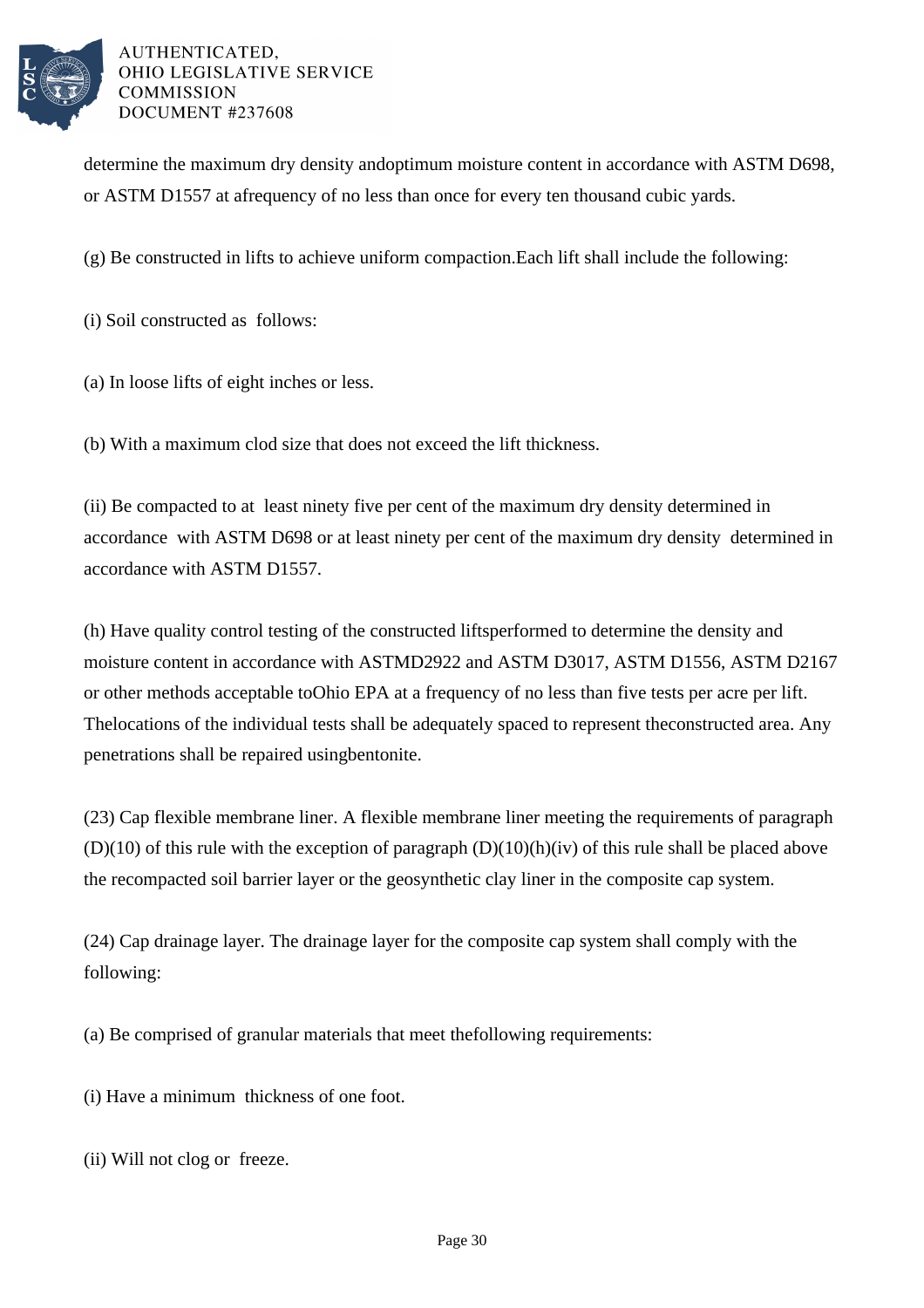

(iii) Will not damage the underlying flexible membrane liner.

(iv) Have no more than five per cent of the particles by weight passing through the 200-mesh sieve.

(v) Have no greater than ten per cent carbonate content by weight.

(vi) Have a minimum permeability of  $1.0 \times 10^{-3}$  cm/sec.

(vii) Have quality control testing in accordance with the following:

(a) Permeability in accordance with ASTM D2434 at a frequency of no less than once for every three thousand cubic yards of material.

(b) Grain size distribution in accordance with ASTM C136 at a frequency of no less than once for every three thousand cubic yards of material.

(c) Carbonate content in accordance with ASTM D3042 at a pH of 4.0 at a frequency of no less than once for every ten thousand cubic yards of material.

(viii) An alternative material or thickness may be used provided it is demonstrated to the satisfaction of Ohio EPA prior to use that the material meets the requirements of this paragraph.

(ix) Not be placed over wrinkles in the flexible membrane liner that are greater than four inches in height.

(b) A geocomposite drainage layer used in lieu of a granular drainage layer shall meet the following requirements:

(i) Have a minimum transmissivity to ensure that the composite cap system meets the slope stability requirements of this rule. The transmissivity shall be adjusted for elastic deformation, creep deformation, biological clogging, and chemical clogging by using the appropriate reduction factors.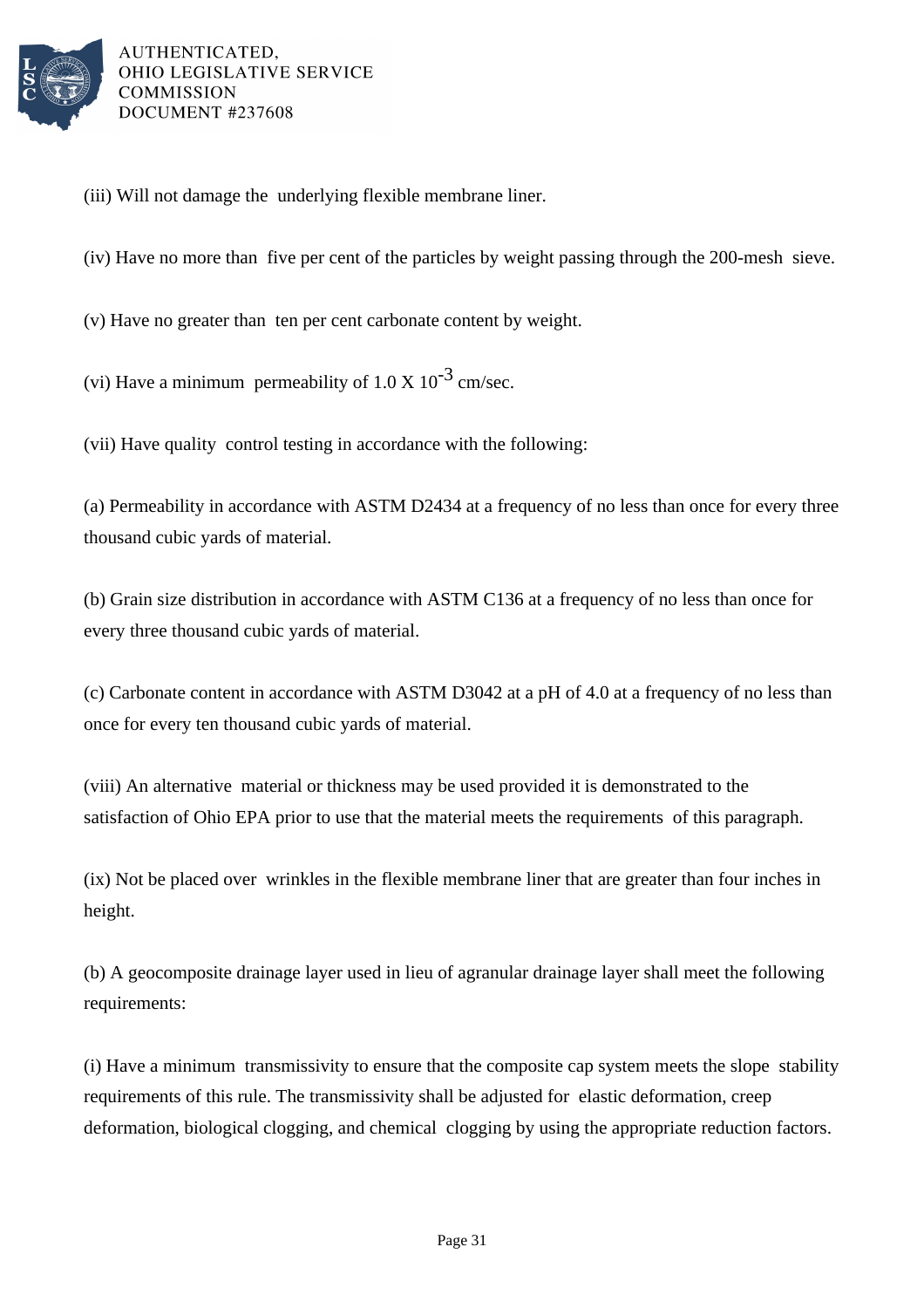

(ii) Ensure the composite liner system is protected from the intrusion of objects during construction.

(iii) Have quality control testing for transmissivity in accordance with ASTM D4716 at the maximum projected load and a frequency of once per five hundred thousand square feet. The testing shall be performed in a manner representing field conditions.

(iv) Be comprised of geosynthetic materials that have pre-construction interface testing performed according to paragraph (G) of this rule.

 $(25)$  Cap protection layer. A cap protection layer consisting of soil shall comply with the following:

(a) Be placed above the cap drainage layer.

(b) Be a minimum of thirty-six inches thick for facilities located in the northern tier of counties in Ohio (Williams, Fulton, Lucas, Ottawa, Erie, Lorain, Cuyahoga, Lake, Geauga, and Ashtabula counties) and thirty inches thick for facilities located elsewhere in Ohio. The thickness of the drainage layer may be used to satisfy the thickness requirement of the cap protection layer.

(c) Have a maximum permeability in accordance with the final slope stability calculation.

(d) Have a maximum permeability in accordance with the final slope stability calculation.

(e) Have pre-construction testing of the borrow soils performed on representative samples to determine the recompacted laboratory permeability in accordance with ASTM D5084. Testing shall be at a frequency of no less than once for every ten thousand cubic yards. The borrow soil being tested shall be recompacted to no greater than ninety per cent of the maximum dry density determined in accordance with ASTM D698, with a moisture content within one per cent of optimum.

(f) For a cap protective layer placed on a geocomposite drainage layer, not be placed over wrinkles in the flexible membrane liner that are greater than four inches in height.

(26) Explosive gas control system. An explosive gas control system shall not compromise the integrity of the composite cap system, the leachate management system, or the composite liner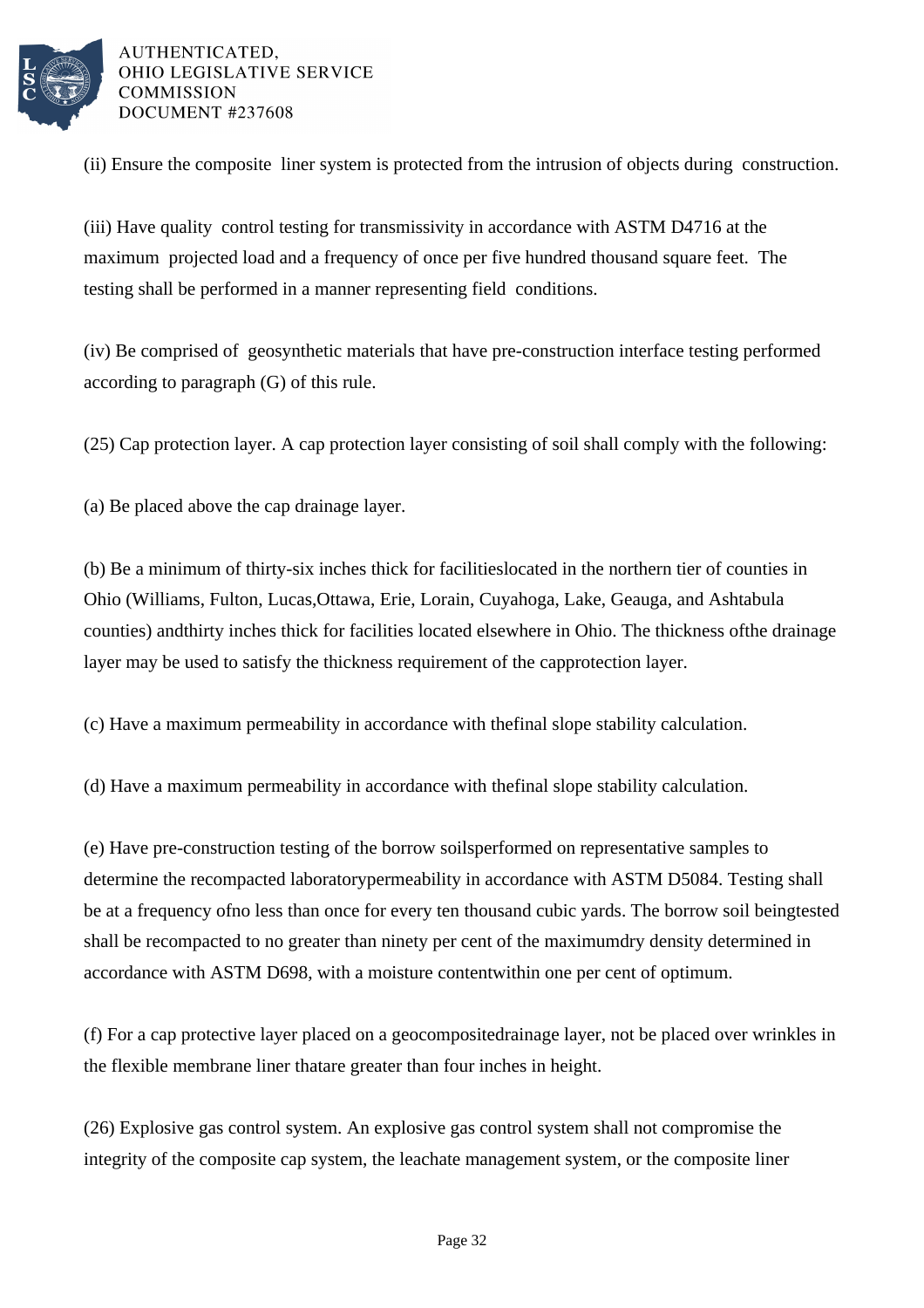

system, and shall comply with the following:

- (a) Accommodate waste settlement.
- (b) Provide for the removal of condensate.

(c) Prevent lateral movement of explosive gas from the sanitary landfill facility.

(d) Prevent fires within the limits of solid waste placement.

(E) Test pad construction and certification. The construction of the recompacted soil liner shall be modeled by an approved test pad. The purpose of the test pad is to determine construction details necessary to achieve the permeability standard for recompacted soil liners and to establish a set of parameters for certification of the soils to be used in the construction of the recompacted soil liner. Test pad construction and certification shall comply with the following:

(1) Be designed such that the proposed tests are appropriate and the results of each test are valid.

(2) Have an area large enough to perform valid field permeability testing with a minimum width three times the width of compaction equipment and a minimum length two times the length of compaction equipment, including power equipment and any attachments.

(3) Have a thickness of no less than thirty inches.

(4) Have the following pre-construction testing performed on representative samples of the test pad construction soils at a minimum frequency of twice per lift:

(a) The maximum dry density and optimum moisture content in accordance with ASTM D698, or ASTM D1557.

(b) Grain size distribution in accordance with ASTM D6913 and ASTM D7928.

(c) Atterberg limits in accordance with ASTM D4318.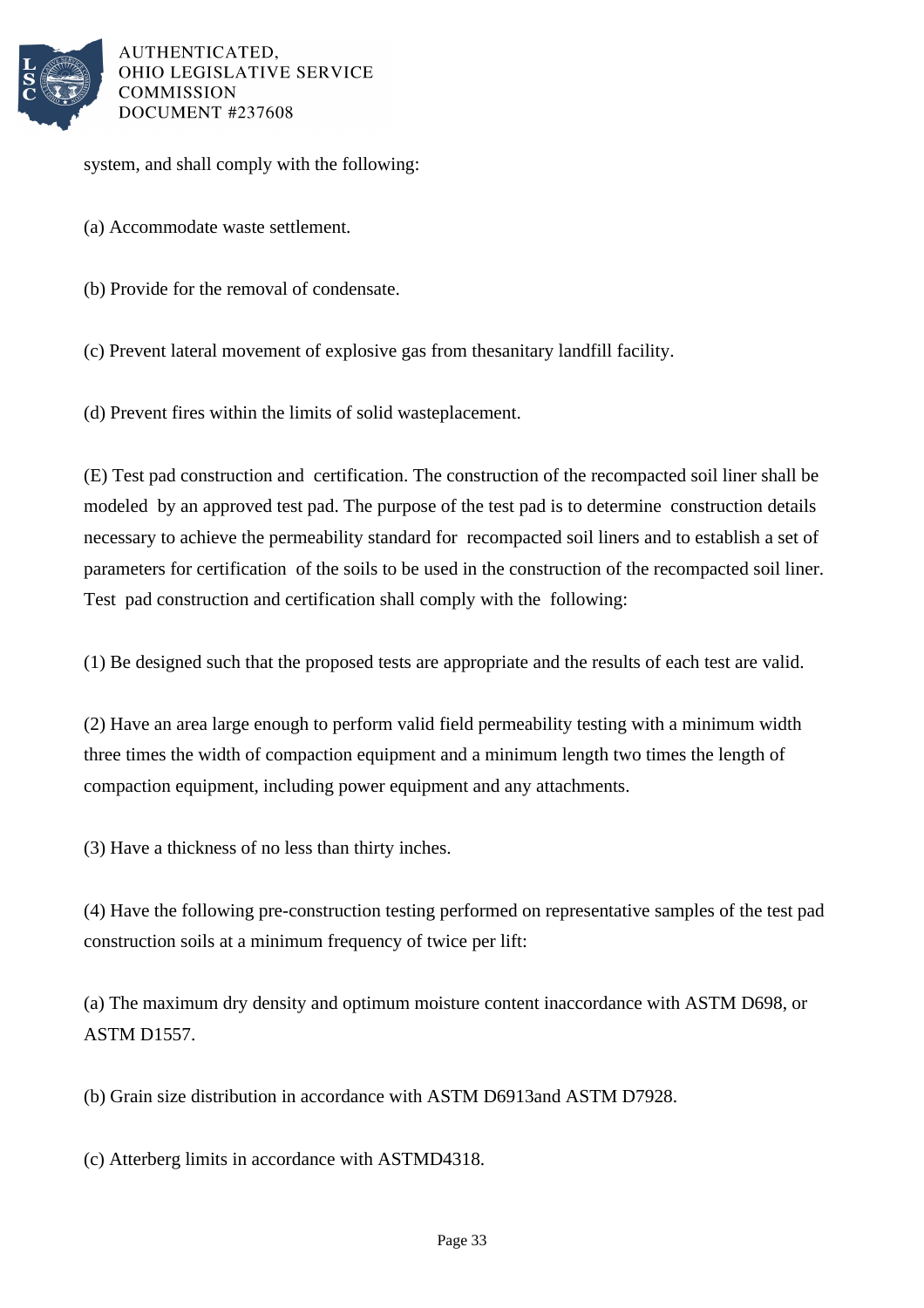

(5) Be constructed prior to the construction of the recompacted soil liner that the test pad will model.

(6) Include the following construction details:

(a) The maximum loose lift thickness.

(b) The minimum soil moisture content that is not less than the optimum moisture content determined in accordance with ASTM D698 or ASTM D1557.

(c) The minimum soil dry density that is not less than ninety-five per cent of the maximum "Standard Proctor Density" determined in accordance with ASTM D698 or at least ninety per cent of the maximum "Modified Proctor Density" determined in accordance with ASTM D1557.

(d) The specific type and weight of compaction equipment manufactured for the purpose of compacting cohesive soils.

(e) The minimum number of passes of the compaction equipment. For the purposes of this rule, one pass is defined as a single contact of the compactor over an area.

(7) Be reconstructed as follows:

(a) With new borrow soil as many times as necessary to meet the permeability requirement.

(b) Whenever there is a significant change in soil material properties.

(c) Whenever the owner or operator would like to amend the construction details.

(8) Have quality control testing of the constructed lifts performed to determine the density and moisture content in accordance with ASTM D6938, ASTM D1556, ASTM D2167, or other methods acceptable to Ohio EPA at a frequency of no less than three tests per lift. The locations of the individual tests shall be adequately spaced to represent the constructed area. Any penetrations shall be repaired using bentonite.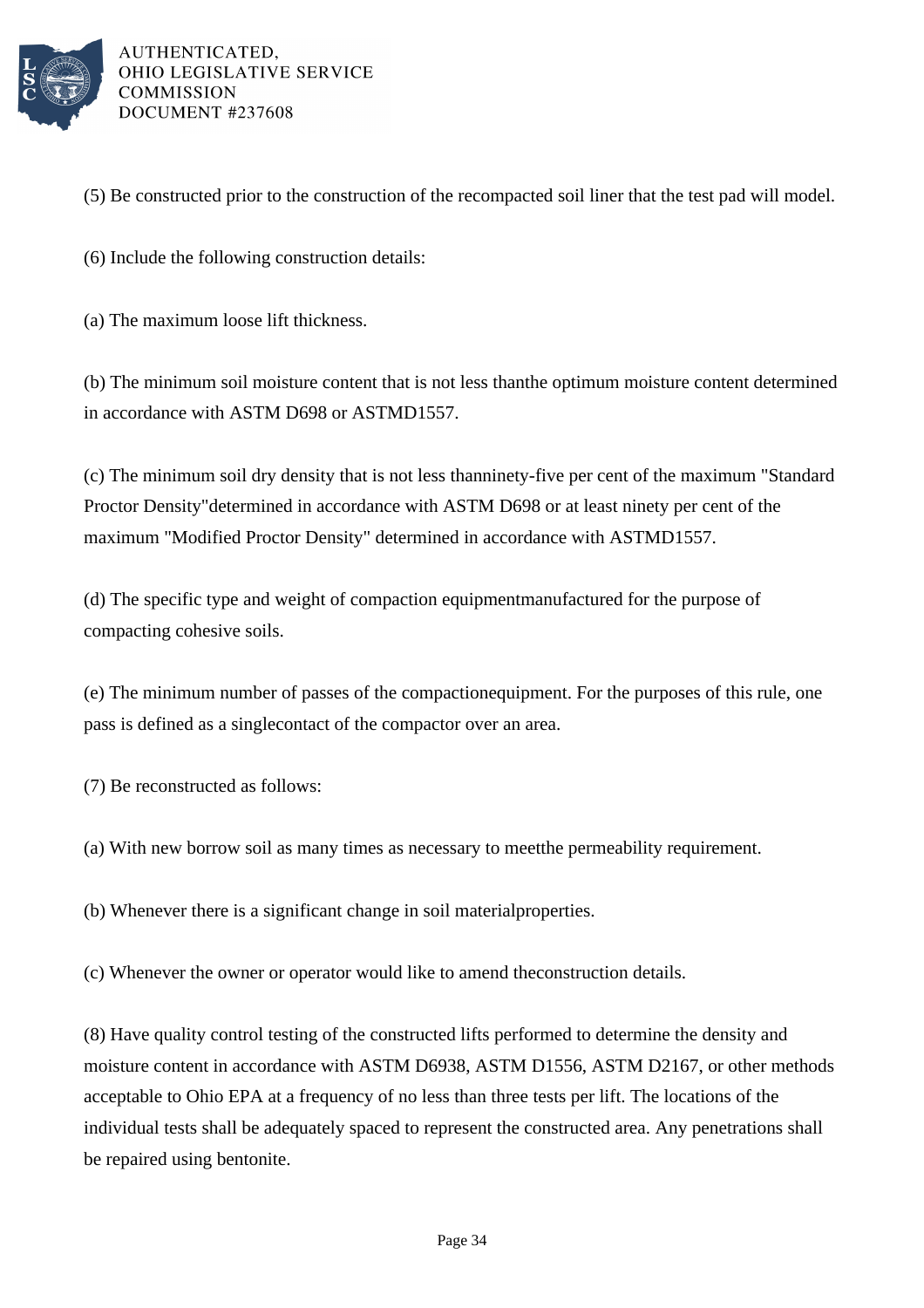

(9) Have post-construction testing performed for field permeability in accordance with ASTM D6931, ASTM D3385, ASTM D5093, or other methods acceptable to Ohio EPA.

(10) Be described in a certification report, signed and sealed by a professional engineer registered in the state of Ohio, containing a narrative that proposes the construction details, the range of soil properties that will be used to construct the recompacted soil liner, and the results of all testing pursuant to this paragraph. The report shall be submitted to the appropriate Ohio EPA district office for written concurrence not later than fourteen days prior to the intended construction of the recompacted soil liner that will be modeled by the test pad.

 $(11)$  An alternative to test pads may be used if it is demonstrated to the satisfaction of Ohio EPA that the alternative meets the permeability requirements in this rule.

# (F) [Reserved.]

(G) Pre-construction interface testing and reporting. The specific soils and representative samples of the geosynthetic materials that will be used at the site shall be tested for interface shear strength over the entire range of normal stresses that will develop at the facility. Prior to the initial use of each specific geosynthetic material in the construction of engineered components at a facility, the appropriate shear strengths for all soil to geosynthetic and geosynthetic to geosynthetic interfaces that include the material shall be determined at least twice in accordance with ASTM D5321 or ASTM D6243 and at least once for each subsequent construction event using samples of the materials identified by the initial two tests to be at the highest risk for slope failure. Tests involving the flexible membrane liner interface shall be conducted with a recompacted soil that has the highest moisture content and the lowest density specified for construction of the recompacted soil liner. Tests involving geosynthetic clay liner material shall be conducted with hydrated samples. The results of pre-construction testing pursuant to this rule shall meet all applicable specifications in this rule and the set of approved parameters in the permit to install application that were established by the slope stability analysis, be evaluated and signed and sealed by a professional engineer registered in the state of Ohio, and be submitted to the appropriate Ohio EPA district office not later than seven days prior to the intended use of the materials.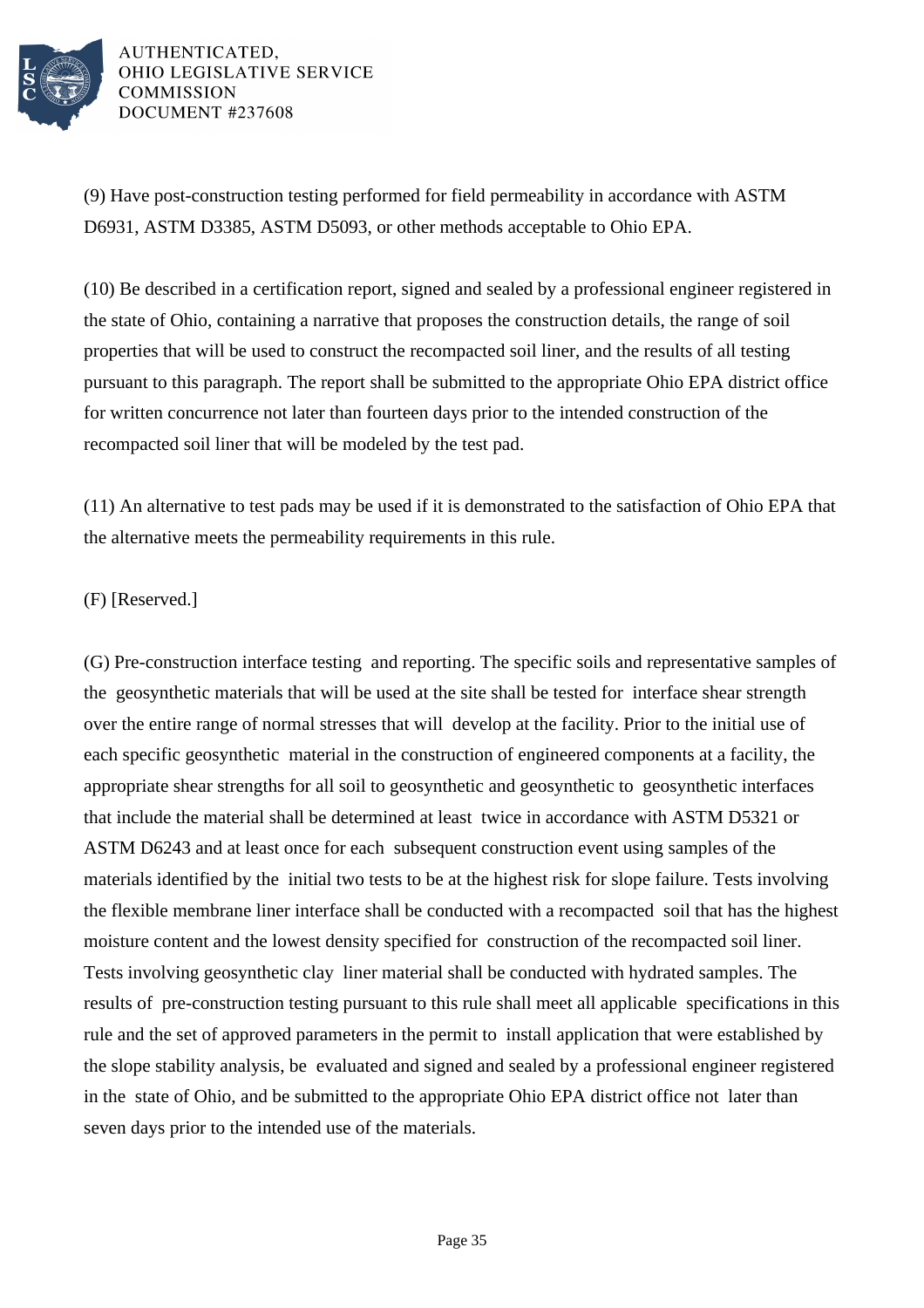

[Comment: If a shear stress point plots below the shear strength failure envelope defined by the necessary factor of safety, it will be considered a failed test.]

[Comment: In order to initially test a soil to geosynthetic interface, one should run two tests over the entire range of normal stress to determine the shear strength failure envelope of that interface. Each test should consist of a representative sample of soil and geosynthetic.]

(H) Construction certification report. Pursuant to rule 3745-27-19 of the Administrative Code, a construction certification report shall be prepared and signed and sealed by a professional engineer registered in the state of Ohio and other professionals skilled in the appropriate disciplines, and submitted to Ohio EPA and to the approved board of health. Copies of the daily construction activity logs shall be kept at the facility and be made available to Ohio EPA upon request. The construction certification report shall include the following:

(1) A narrative section that identifies the engineering components that were constructed during the construction event and includes the following:

(a) A summary of the design and construction specifications given in the approved permit to install and a comparison with the components that were constructed during the construction event.

(b) A summary of how construction was impacted by weather and equipment limitations and other difficulties encountered.

(2) All alterations and other changes that relate to the installation of any of the components to be certified, presented as follows:

(a) A listing of all alterations previously concurred with by Ohio EPA.

(b) All alteration requests and supporting documentation that are proposed for concurrence. The alteration request shall be equivalent or more protective than the approved permit to install.

[Comment: Rule 3745-27-19 of the Administrative Code requires that the owner or operator obtain Ohio EPA's written concurrence with the certification report prior to placing waste in the phase. If an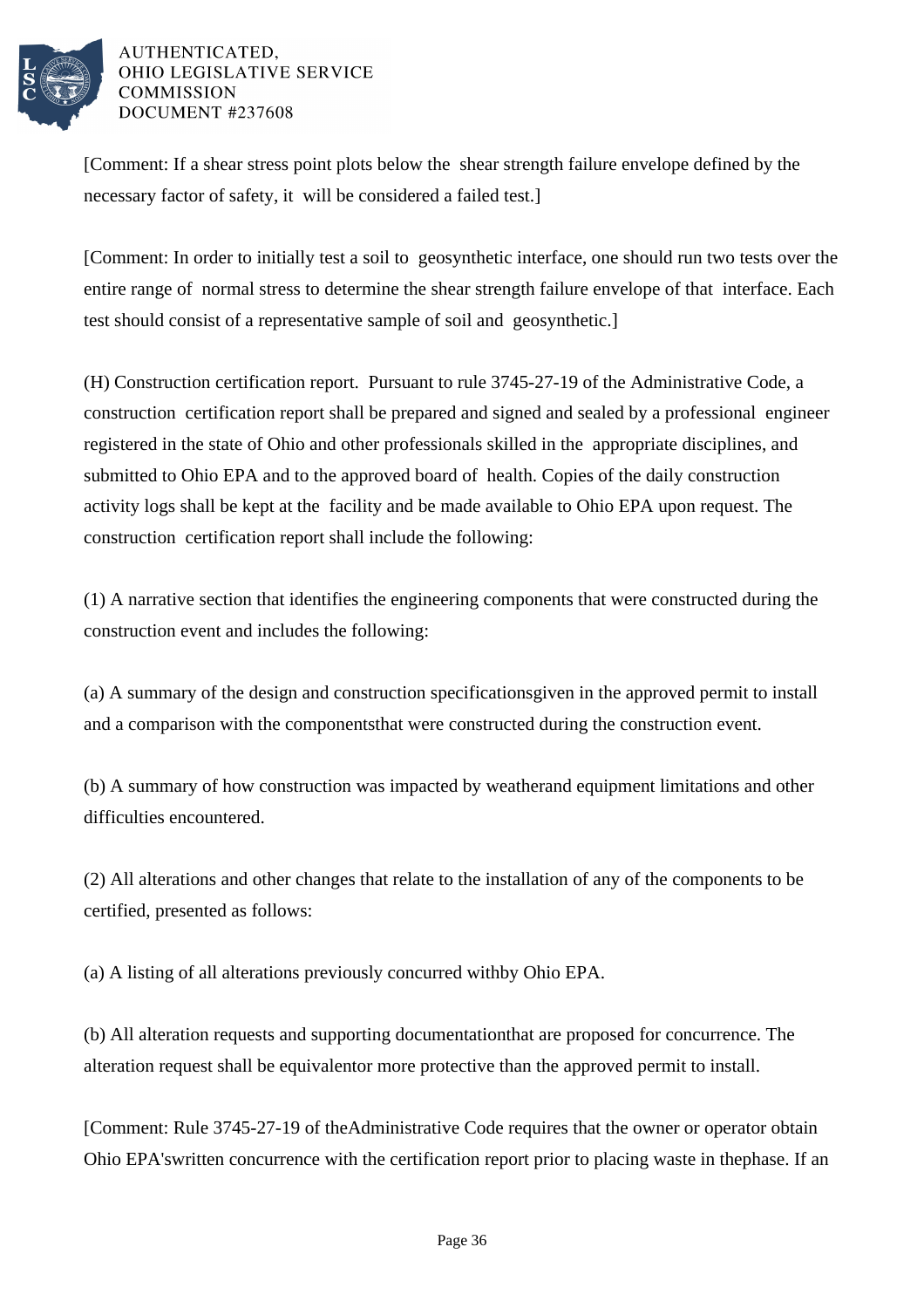

alteration will be submitted within a certification report, it is highly recommended that the appropriate district office of Ohio EPA be notified prior to construction. Ohio EPA may not concur with alterations submitted after they are constructed. If this occurs, reconstruction or amendment of the altered component is necessary prior to waste placement.]

(c) A list of any other changes made by the owner or operator that do not require Ohio EPA concurrence but that affect construction or the record drawings.

[Comment: The listing of these changes is for Ohio EPA's informational purposes only.]

(3) Results of all testing conducted pursuant to this rule and the quality assurance/quality control plan for the construction of any engineered component or group of components. If the results of preconstruction testing of borrow soils were submitted in a format that is acceptable to Ohio EPA, only summary tables of data need to be included in the construction certification report. If a quality assurance/quality control plan is not a requirement of the applicable authorizing document including an approved permit to install, plan approval, operational report, or approved closure plan, the owner or operator shall include at a minimum the results of testing performed, testing procedures, sampling frequency and location, and parameters tested to certify compliance with this rule.

[Comment: All quality assurance/quality control tests that do not meet the specifications outlined in this rule or the approved permit to install are failed tests that need to be investigated and assessed. An area with a verified failure requires reconstruction to meet specifications. Reconstructed areas need to be retested at a frequency acceptable to Ohio EPA. Reconstruction and retesting need to be performed in accordance with rule 3745-27-19 of the Administrative Code.

(4) Results of all surveys conducted pursuant to this rule, the quality assurance/quality control plan, or the approved permit to install for the construction of any engineered component or group of components. Survey data shall be reported in a table with the northing and easting for each designated survey point established to be no more than one hundred feet apart. The northings and eastings shall be based on the grid system established in the permit in accordance with rule 3745-27-06 of the Administrative Code. If the permit to install does not establish a grid system, the owner or operator shall establish a grid system for the purposes of construction certification. Additional points shall be established at grade breaks and other critical locations. Survey results shall be reported as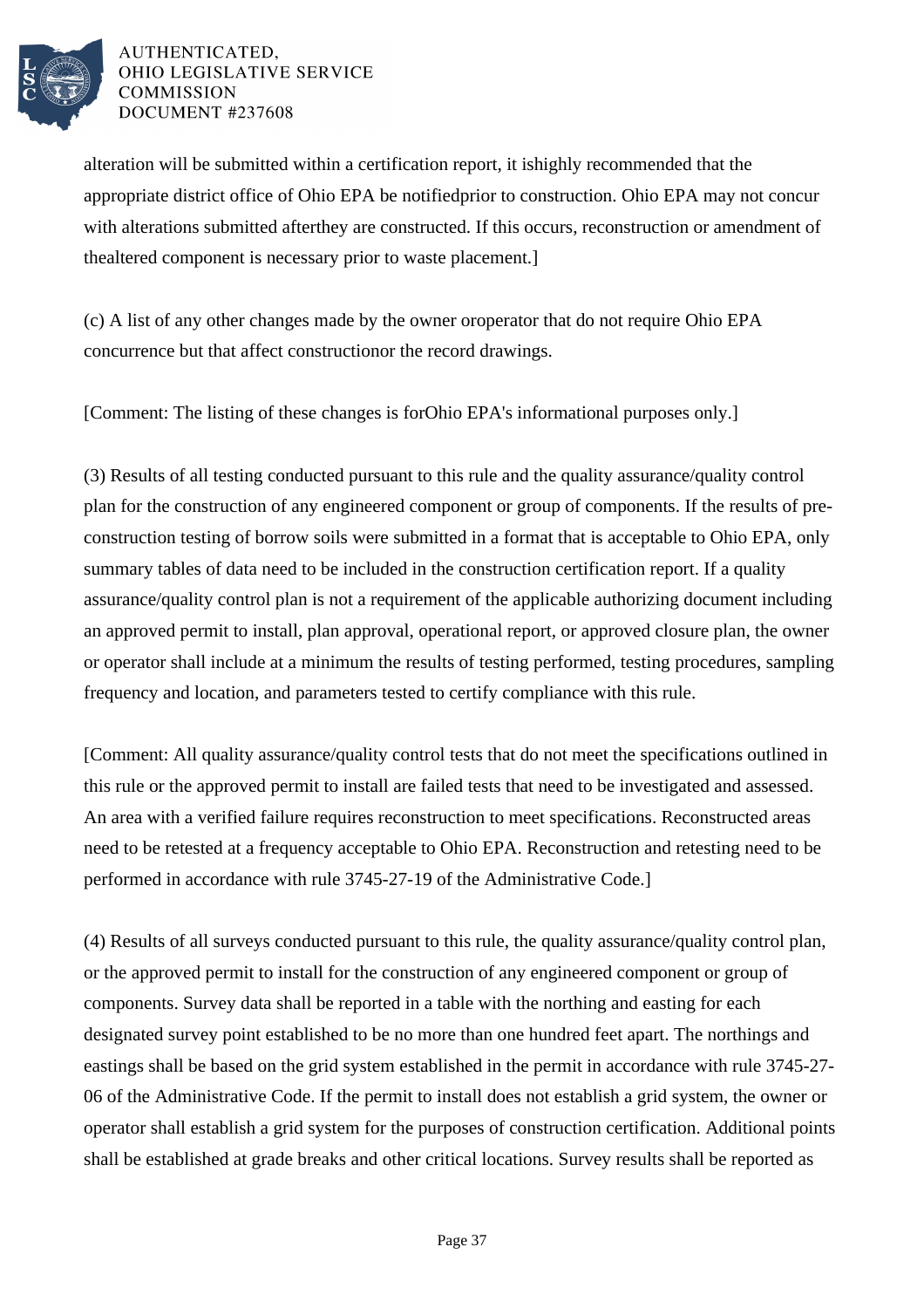

follows:

(a) For the purpose of confirming the constructed elevations of the composite liner system and its distance to the uppermost aquifer system, the bottom of recompacted soil liner elevations shall be compared to the elevations in the approved permit to install.

(b) The survey grid shall be used to demonstrate the thickness of the following constructed components with a comparison of the constructed thickness to the thickness specified in the approved permit to install:

(i) Added geologic material.

(ii) The recompacted soil liner.

(iii) The leachate collection layer.

(iv) The separatory soil barrier layer.

(v) The separatory leachate collection layer.

(vi) The cap drainage layer.

(vii) The cap protection layer.

(5) Record drawings of the constructed facility components showing the following:

(a) Plan views with topographic representation of the elevations of the top of recompacted soil liner and the location of any berms and leachate collection pipes with inverts noted.

(b) Plan views with topographic representation of the elevations of the top of the separatory soil barrier layer and the location of any berms and leachate collection pipes with inverts noted.

(c) Plan views with topographic representation of the horizontal limits of all existing waste, the top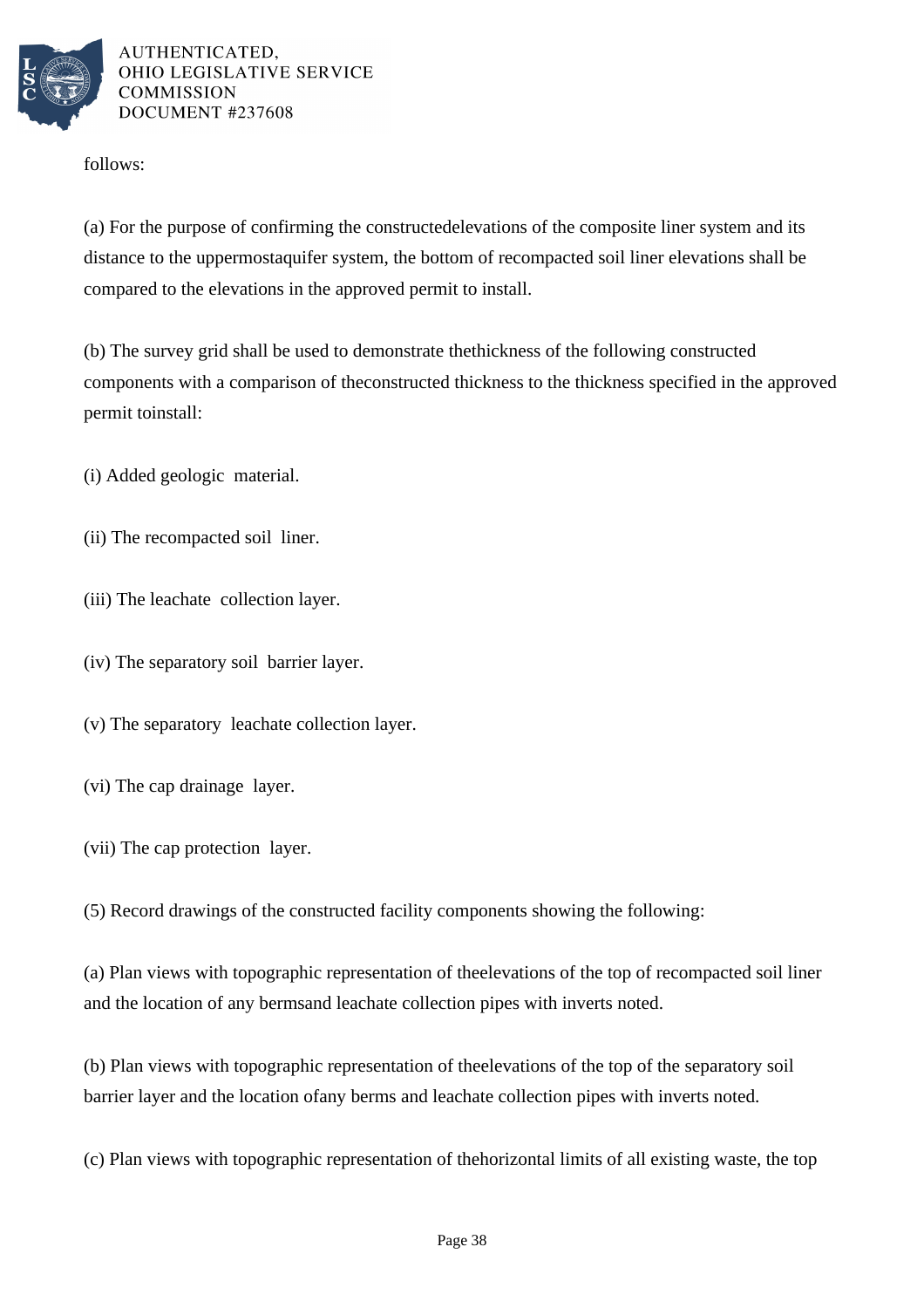

elevations of the composite cap system, surface water control structures including ditches to control run on and run off; and sedimentation ponds including the inlet and outlet, and any permanent ground water control structures.

(d) Plan views of the deployment of the flexible membrane liner panels, including the location and identification of the destructive tests and all repairs.

(e) The location and as-built detail drawings of all components to be certified using the same views pursuant to rule 3745-27-06 of the Administrative Code.

(f) If the certification report is submitted for the composite cap system, cross sections showing the top elevations of the existing waste, top elevations of the composite cap system, and the elevations of the surface water management system. The cross sections shall be taken at the same locations and using the same scale as in the approved permit to install. If the permit to install does not include cross sections, the cross sections shall be taken at an interval no greater than every three hundred feet of length and width.

(6) After the initial construction and establishment of facility survey marks, the following information summarizing the activities performed to construct and establish the facility survey marks:

(a) The geodetic survey datasheet of each control point used to establish the horizontal and vertical coordinates of the facility survey marks.

(b) A table listing the horizontal and vertical coordinates of each control point and facility survey marks.

(c) A summary of surveying activities performed in determining the coordinates of the facility survey marks.

(d) A plan sheet clearly identifying each control point, the facility survey marks, and the limits of solid waste placement on a road map with a scale of one inch equals no greater than one mile.